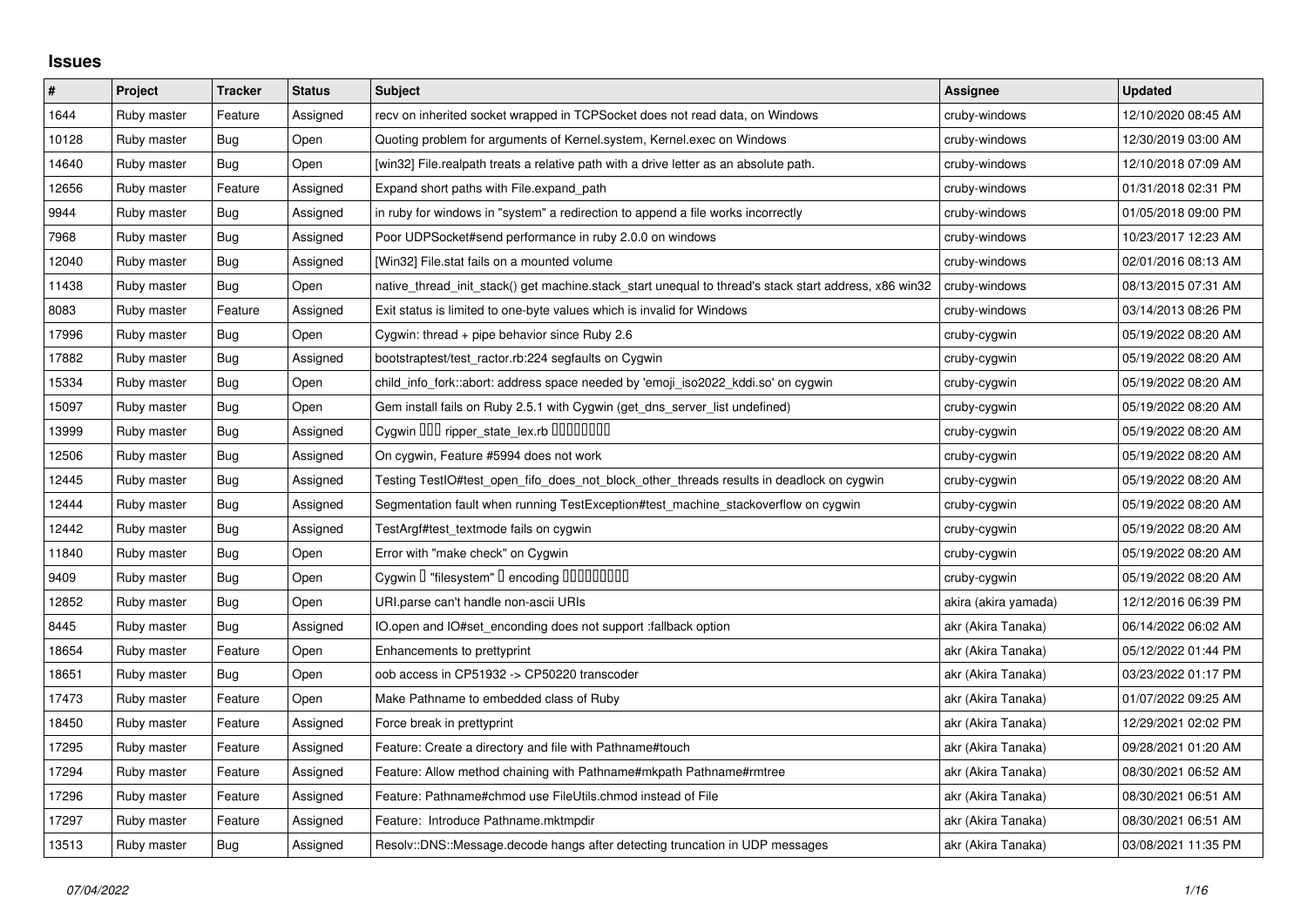| $\vert$ # | Project     | Tracker    | <b>Status</b> | <b>Subject</b>                                                                                              | <b>Assignee</b>                     | <b>Updated</b>      |
|-----------|-------------|------------|---------------|-------------------------------------------------------------------------------------------------------------|-------------------------------------|---------------------|
| 17569     | Ruby master | Misc       | Open          | uri lib maintainership                                                                                      | akr (Akira Tanaka)                  | 01/23/2021 10:42 AM |
| 16937     | Ruby master | Feature    | Assigned      | Add DNS over HTTP to Resolv                                                                                 | akr (Akira Tanaka)                  | 12/10/2020 09:15 AM |
| 14922     | Ruby master | Feature    | Assigned      | Resolv getaddresses ignores AAAA records for IPv6                                                           | akr (Akira Tanaka)                  | 11/13/2020 04:01 AM |
| 11322     | Ruby master | Feature    | Assigned      | OpenUri: RuntimeError: HTTP redirection loop                                                                | akr (Akira Tanaka)                  | 11/13/2020 03:52 AM |
| 17173     | Ruby master | Feature    | Open          | open-uri I ciphers IIIIIII                                                                                  | akr (Akira Tanaka)                  | 09/25/2020 09:17 AM |
| 10637     | Ruby master | Feature    | Assigned      | Puppet orchestration on vagrant fails with Error: Non-HTTP proxy URI                                        | akr (Akira Tanaka)                  | 09/23/2020 10:23 PM |
| 17154     | Ruby master | Misc       | Open          | Update Pathname Documentation to Clarify Expected Behavior                                                  | akr (Akira Tanaka)                  | 09/05/2020 01:18 PM |
| 16985     | Ruby master | Feature    | Open          | Improve `pp` for `Hash` and `String`                                                                        | akr (Akira Tanaka)                  | 06/26/2020 09:51 AM |
| 10580     | Ruby master | Bug        | Open          | TestProcess#test_deadlock_by_signal_at_forking fails on ARM                                                 | akr (Akira Tanaka)                  | 12/30/2019 03:00 AM |
| 10129     | Ruby master | Feature    | Assigned      | More descriptive error message for failed net/http requests                                                 | akr (Akira Tanaka)                  | 01/05/2018 09:01 PM |
| 7412      | Ruby master | Feature    | Assigned      | Pathname#relative_path_from does not support mixed directory separators on windows                          | akr (Akira Tanaka)                  | 01/05/2018 09:00 PM |
| 7362      | Ruby master | Feature    | Assigned      | Adding Pathname#start_with?                                                                                 | akr (Akira Tanaka)                  | 12/25/2017 06:15 PM |
| 3608      | Ruby master | Feature    | Assigned      | Enhancing Pathname#each_child to be lazy                                                                    | akr (Akira Tanaka)                  | 12/25/2017 06:14 PM |
| 14066     | Ruby master | Feature    | Assigned      | Add CAA DNS RR on Resolv                                                                                    | akr (Akira Tanaka)                  | 11/10/2017 06:50 AM |
| 13385     | Ruby master | Feature    | Open          | [PATCH] Make Resolv::DNS::Name validation similar to host and dig commands                                  | akr (Akira Tanaka)                  | 06/16/2017 08:04 AM |
| 13047     | Ruby master | Feature    | Assigned      | Use String literal instead of `String#+` for multiline pretty-printing of multiline strings                 | akr (Akira Tanaka)                  | 02/22/2017 07:09 AM |
| 12497     | Ruby master | Feature    | Assigned      | GMP version of divmod may be slower                                                                         | akr (Akira Tanaka)                  | 08/10/2016 03:11 AM |
| 11312     | Ruby master | Feature    | Open          | Add Resolv::DNS::Resource::IN::SPF                                                                          | akr (Akira Tanaka)                  | 07/01/2015 03:26 AM |
| 10459     | Ruby master | Feature    | Assigned      | [PATCH] rfc3339 method for Time                                                                             | akr (Akira Tanaka)                  | 05/21/2015 08:14 AM |
| 18459     | Ruby master | Feature    | Assigned      | IRB autocomplete dropdown colour options                                                                    | aycabta (aycabta.)                  | 01/05/2022 02:15 AM |
| 15371     | Ruby master | Feature    | Assigned      | <b>IRB with ARGV</b>                                                                                        | aycabta (aycabta.)                  | 02/14/2020 11:35 AM |
| 13604     | Ruby master | Feature    | Assigned      | Exposing alternative interface of readline                                                                  | aycabta (aycabta.)                  | 01/20/2020 05:34 AM |
| 14917     | Ruby master | Misc       | Assigned      | Add RDoc documents to tar ball                                                                              | aycabta (aycabta.)                  | 07/21/2018 09:29 AM |
| 9507      | Ruby master | <b>Bug</b> | Open          | Ruby 2.1.0 is broken on ARMv5: tried to create Proc object without a block                                  | charliesome (Charlie<br>Somerville) | 01/05/2018 09:00 PM |
| 18639     | Ruby master | Feature    | Open          | Update Unicode data to Unicode Version 15.0.0                                                               | duerst (Martin Dürst)               | 03/22/2022 07:38 PM |
| 18601     | Ruby master | Bug        | Open          | Invalid byte sequences in Big5 encodings                                                                    | duerst (Martin Dürst)               | 02/23/2022 07:59 AM |
| 13671     | Ruby master | <b>Bug</b> | Assigned      | Regexp with lookbehind and case-insensitivity raises RegexpError only on strings with certain<br>characters | duerst (Martin Dürst)               | 11/30/2021 04:42 AM |
| 18337     | Ruby master | <b>Bug</b> | Assigned      | Ruby allows zero-width characters in identifiers                                                            | duerst (Martin Dürst)               | 11/24/2021 09:13 AM |
| 16842     | Ruby master | <b>Bug</b> | Assigned      | 'inspect' prints the UTF-8 character U+0085 (NEXT LINE) verbatim even though it is not printable            | duerst (Martin Dürst)               | 02/26/2021 05:43 AM |
| 17400     | Ruby master | Bug        | Open          | Incorrect character downcase for Greek Sigma                                                                | duerst (Martin Dürst)               | 12/17/2020 06:56 AM |
| 7742      | Ruby master | Bug        | Open          | System encoding (Windows-1258) is not recognized by Ruby to convert back to UTF-8                           | duerst (Martin Dürst)               | 12/25/2017 06:15 PM |
| 6351      | Ruby master | Bug        | Assigned      | transcode table generator does not support multi characters of Unicode                                      | duerst (Martin Dürst)               | 12/25/2017 06:15 PM |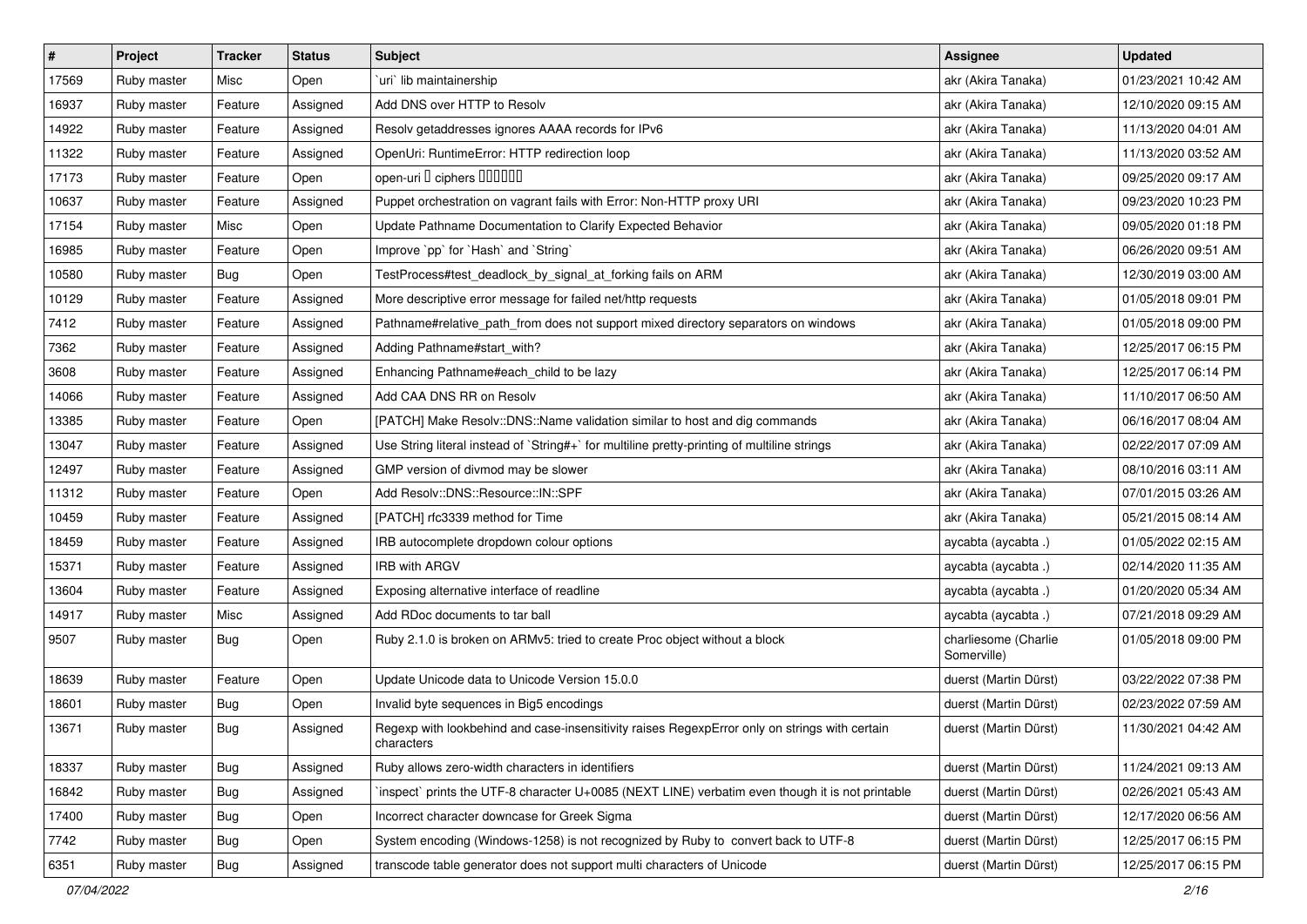| $\pmb{\#}$ | Project     | <b>Tracker</b> | <b>Status</b> | <b>Subject</b>                                                                                                                                                      | Assignee                          | <b>Updated</b>      |
|------------|-------------|----------------|---------------|---------------------------------------------------------------------------------------------------------------------------------------------------------------------|-----------------------------------|---------------------|
| 17525      | Ruby master | Feature        | Open          | Implement Happy Eyeballs Version 2 (RFC8305) in Socket.tcp                                                                                                          | Glass_saga (Masaki<br>Matsushita) | 06/16/2022 01:08 AM |
| 16476      | Ruby master | Feature        | Open          | Socket.getaddrinfo cannot be interrupted by Timeout.timeout                                                                                                         | Glass_saga (Masaki<br>Matsushita) | 06/16/2022 01:08 AM |
| 15628      | Ruby master | Feature        | Assigned      | init inetsock internal should fallback to IPv4 if IPv6 is unreachable                                                                                               | Glass_saga (Masaki<br>Matsushita) | 09/25/2020 05:42 AM |
| 7148       | Ruby master | Feature        | Assigned      | Improved Tempfile w/o DelegateClass                                                                                                                                 | Glass_saga (Masaki<br>Matsushita) | 03/27/2019 09:51 AM |
| 2631       | Ruby master | Feature        | Assigned      | Allow IO#reopen to take a block                                                                                                                                     | Glass_saga (Masaki<br>Matsushita) | 05/24/2018 01:22 PM |
| 13696      | Ruby master | Feature        | Open          | Add exchange and noreplace options to File.rename                                                                                                                   | Glass_saga (Masaki<br>Matsushita) | 12/01/2017 04:34 PM |
| 15408      | Ruby master | Feature        | Open          | Deprecate object_id and _id2ref                                                                                                                                     | headius (Charles Nutter)          | 03/19/2019 04:02 PM |
| 18790      | Ruby master | Bug            | Assigned      | cannot load such file -- digest (LoadError)                                                                                                                         | hsbt (Hiroshi SHIBATA)            | 06/06/2022 12:41 AM |
| 18567      | Ruby master | Bug            | Open          | Depending on default gems in stdlib gems when not needed considered harmful                                                                                         | hsbt (Hiroshi SHIBATA)            | 04/21/2022 04:45 PM |
| 18666      | Ruby master | Bug            | Open          | No rule to make target 'yaml/yaml.h', needed by 'api.o'                                                                                                             | hsbt (Hiroshi SHIBATA)            | 03/29/2022 11:17 AM |
| 18571      | Ruby master | Feature        | Assigned      | Removed the bundled sources from release package after Ruby 3.2                                                                                                     | hsbt (Hiroshi SHIBATA)            | 03/28/2022 06:23 AM |
| 18614      | Ruby master | Bug            | Open          | Error (busy loop) in<br>TestGemCommandsSetupCommand#test_destdir_flag_does_not_try_to_write_to_the_default_gem_<br>home                                             | hsbt (Hiroshi SHIBATA)            | 03/17/2022 01:03 AM |
| 18169      | Ruby master | Bug            | Assigned      | Local copies of gemified libraries are being released out of sync with their gems                                                                                   | hsbt (Hiroshi SHIBATA)            | 02/25/2022 05:40 PM |
| 18381      | Ruby master | Bug            | Assigned      | Default vs Bundled gems                                                                                                                                             | hsbt (Hiroshi SHIBATA)            | 12/15/2021 11:09 AM |
| 18355      | Ruby master | Bug            | Assigned      | require("pathname") within rack application chnages behaviors of Pathname methods, such as<br>absolute?(), when there are two versions of 'pathname' gem installed. | hsbt (Hiroshi SHIBATA)            | 11/30/2021 08:01 AM |
| 18068      | Ruby master | Misc           | Open          | Silence LoadError only if it is for rubygems itself                                                                                                                 | hsbt (Hiroshi SHIBATA)            | 08/08/2021 02:21 PM |
| 16951      | Ruby master | Bug            | Assigned      | Consistently referer dependencies                                                                                                                                   | hsbt (Hiroshi SHIBATA)            | 06/17/2021 06:15 AM |
| 14737      | Ruby master | Feature        | Assigned      | Split default gems into separate directory structure                                                                                                                | hsbt (Hiroshi SHIBATA)            | 09/02/2020 06:00 PM |
| 16963      | Ruby master | Feature        | Assigned      | Remove English.rb from Ruby 2.8/3.0                                                                                                                                 | hsbt (Hiroshi SHIBATA)            | 06/19/2020 09:48 AM |
| 16012      | Ruby master | Feature        | Assigned      | Add a (small) test-install suite?                                                                                                                                   | hsbt (Hiroshi SHIBATA)            | 07/30/2019 08:13 AM |
| 10919      | Ruby master | <b>Bug</b>     | Assigned      | [gem install] installs multipe platforms                                                                                                                            | hsbt (Hiroshi SHIBATA)            | 07/30/2019 07:44 AM |
| 6590       | Ruby master | Feature        | Assigned      | Dealing with bigdecimal, etc gems in JRuby                                                                                                                          | hsbt (Hiroshi SHIBATA)            | 05/15/2019 08:33 PM |
| 15550      | Ruby master | Bug            | Assigned      | Windows - gem bin files - can't run from bash shell                                                                                                                 | hsbt (Hiroshi SHIBATA)            | 03/20/2019 01:05 AM |
| 15487      | Ruby master | Misc           | Assigned      | Clarify default gems maintanance policy                                                                                                                             | hsbt (Hiroshi SHIBATA)            | 12/30/2018 08:42 PM |
| 13534      | Ruby master | Feature        | Assigned      | Checking installation results of default gems                                                                                                                       | hsbt (Hiroshi SHIBATA)            | 07/26/2018 02:16 AM |
| 9366       | Ruby master | Bug            | Assigned      | "make-j32 check TESTS=-j32" occasionally fails on rubygems/specification                                                                                            | hsbt (Hiroshi SHIBATA)            | 07/26/2018 02:13 AM |
| 12639      | Ruby master | Feature        | Assigned      | Speed up require in RubyGems by 5x                                                                                                                                  | hsbt (Hiroshi SHIBATA)            | 07/26/2018 02:12 AM |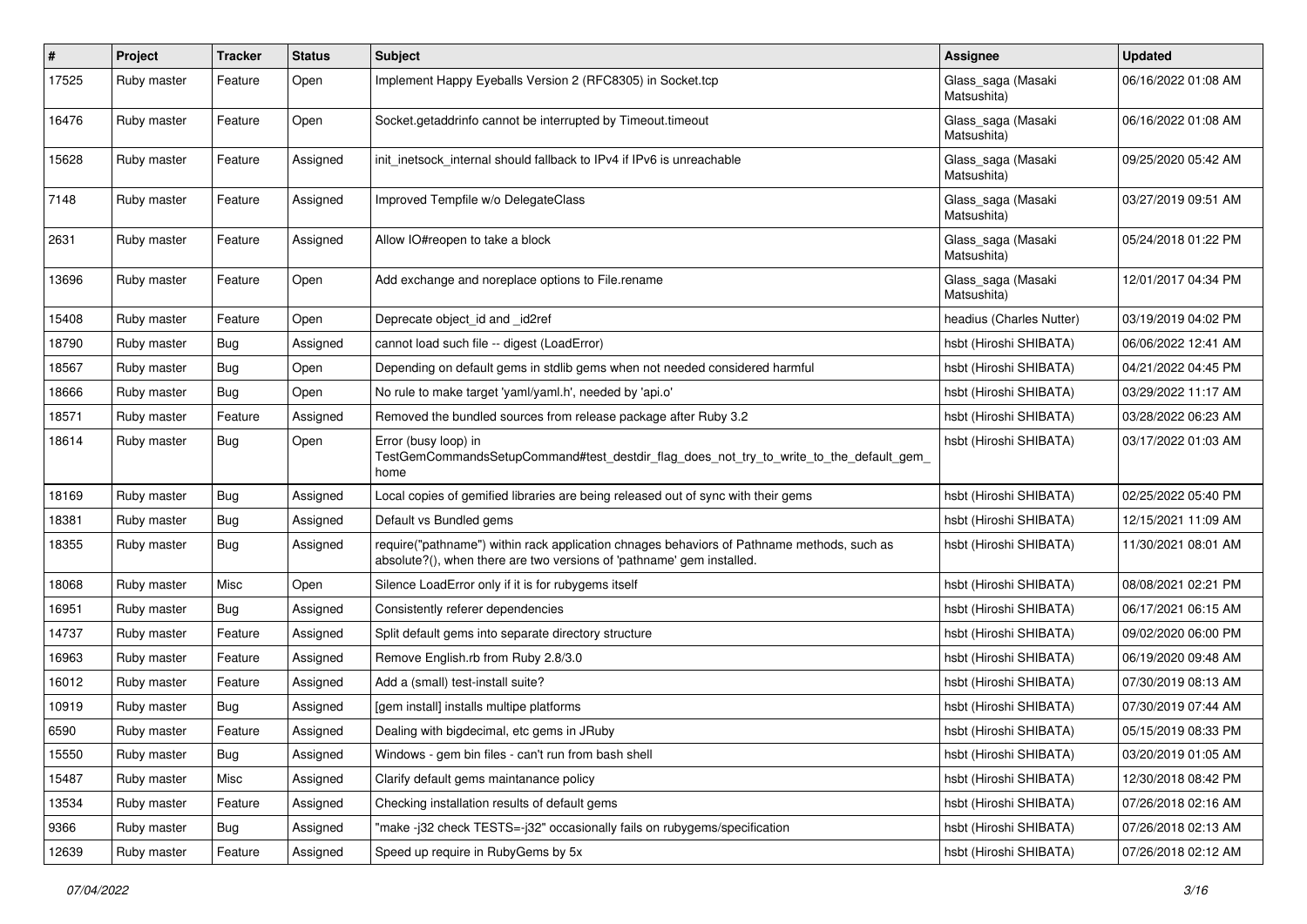| $\pmb{\#}$ | Project     | <b>Tracker</b> | <b>Status</b> | <b>Subject</b>                                                                     | <b>Assignee</b>             | <b>Updated</b>      |
|------------|-------------|----------------|---------------|------------------------------------------------------------------------------------|-----------------------------|---------------------|
| 5617       | Ruby master | Feature        | Assigned      | Allow install RubyGems into dediceted directory                                    | hsbt (Hiroshi SHIBATA)      | 05/16/2018 09:15 AM |
| 14679      | Ruby master | Bug            | Assigned      | StdLib gems should properly specify their dependencies                             | hsbt (Hiroshi SHIBATA)      | 04/11/2018 01:14 PM |
| 13508      | Ruby master | Feature        | Assigned      | How remove/refactor code related mathn library.                                    | hsbt (Hiroshi SHIBATA)      | 12/25/2017 06:15 PM |
| 18818      | Ruby master | <b>Bug</b>     | Open          | SEGV (Fiber scheduler?)                                                            | ioquatix (Samuel Williams)  | 06/06/2022 06:31 PM |
| 18810      | Ruby master | Bug            | Open          | Make `Kernel#p` interruptable.                                                     | ioquatix (Samuel Williams)  | 05/30/2022 12:44 AM |
| 18227      | Ruby master | Feature        | Open          | Static class initialization.                                                       | ioquatix (Samuel Williams)  | 09/29/2021 09:21 PM |
| 18036      | Ruby master | Bug            | Open          | Pthread fibers become invalid on fork - different from normal fibers.              | ioquatix (Samuel Williams)  | 08/19/2021 07:05 AM |
| 17664      | Ruby master | Bug            | Assigned      | Behavior of sockets changed in Ruby 3.0 to non-blocking                            | ioquatix (Samuel Williams)  | 07/12/2021 10:28 AM |
| 13383      | Ruby master | Feature        | Open          | [PATCH] Module#source_location                                                     | ioquatix (Samuel Williams)  | 01/09/2020 05:16 AM |
| 595        | Ruby master | Bug            | Assigned      | Fiber ignores ensure clause                                                        | ioquatix (Samuel Williams)  | 12/29/2019 10:37 AM |
| 17720      | Ruby master | Misc           | Assigned      | Cirrus CI to check non-x86_64 architecture cases by own machines                   | jaruga (Jun Aruga)          | 09/26/2021 10:24 AM |
| 16492      | Ruby master | Bug            | Open          | TestBugReporter#test_bug_reporter_add test failures                                | jaruga (Jun Aruga)          | 08/24/2021 01:12 PM |
| 18002      | Ruby master | Bug            | Open          | s390x: Tests failing without LC_ALL env                                            | jaruga (Jun Aruga)          | 07/12/2021 04:30 PM |
| 16188      | Ruby master | Misc           | Open          | What are the performance implications of the new keyword arguments in 2.7 and 3.0? | jeremyevans0 (Jeremy Evans) | 11/27/2019 04:45 PM |
| 18808      | Ruby master | <b>Bug</b>     | Assigned      | Cannot compile ruby 3.1.2 on powerpc64le-linux without disabling the jit features  | k0kubun (Takashi Kokubun)   | 06/20/2022 10:40 AM |
| 17995      | Ruby master | Bug            | Open          | Slow down when mjit and Ractor are being used at same time                         | k0kubun (Takashi Kokubun)   | 06/11/2022 04:02 AM |
| 18277      | Ruby master | <b>Bug</b>     | Open          | buffer error (Zlib::BufError) in Zlib::Deflate#deflate when using MJIT             | k0kubun (Takashi Kokubun)   | 01/05/2022 03:04 PM |
| 18142      | Ruby master | Bug            | Assigned      | Segmentation fault with Ruby 3.0.2                                                 | k0kubun (Takashi Kokubun)   | 09/02/2021 07:43 AM |
| 18058      | Ruby master | <b>Bug</b>     | Open          | 3.1.0-dev with MJIT enabled Zlib::BufError during `gem install`                    | k0kubun (Takashi Kokubun)   | 08/02/2021 08:31 PM |
| 16694      | Ruby master | Bug            | Assigned      | JIT vs hardened GCC with PCH                                                       | k0kubun (Takashi Kokubun)   | 02/02/2021 07:38 AM |
| 16185      | Ruby master | Bug            | Open          | basictest failure on AIX 6.1 for 64bit build                                       | kanemoto (Yutaka Kanemoto)  | 10/15/2019 12:05 AM |
| 18761      | Ruby master | Misc           | Open          | provide an example wasm project                                                    | katei (Yuta Saito)          | 05/23/2022 11:01 AM |
| 16989      | Ruby master | Feature        | Open          | Sets: need $\Psi$ <sup>[]</sup>                                                    | knu (Akinori MUSHA)         | 02/18/2022 02:57 AM |
| 17210      | Ruby master | Feature        | Open          | More readable and useful `Set#inspect`                                             | knu (Akinori MUSHA)         | 05/19/2021 10:12 PM |
| 15281      | Ruby master | Feature        | Assigned      | Speed up Set#intersect with size check.                                            | knu (Akinori MUSHA)         | 08/11/2020 02:43 AM |
| 11531      | Ruby master | Bug            | Assigned      | IPAddr#== implements wrong logic                                                   | knu (Akinori MUSHA)         | 12/29/2019 12:50 PM |
| 15240      | Ruby master | Feature        | Open          | Set operations check for is_a?(Set), rather than allowing duck typing              | knu (Akinori MUSHA)         | 08/27/2019 08:12 PM |
| 11527      | Ruby master | Feature        | Assigned      | IPAddr#mask_addr isn't a method                                                    | knu (Akinori MUSHA)         | 11/07/2018 04:12 PM |
| 8047       | Ruby master | Feature        | Assigned      | IPAddr makes host address with netmask                                             | knu (Akinori MUSHA)         | 01/05/2018 09:00 PM |
| 3953       | Ruby master | Feature        | Assigned      | TCPSocket / UDPSocket do not accept IPAddr objects.                                | knu (Akinori MUSHA)         | 12/25/2017 06:14 PM |
| 13610      | Ruby master | Feature        | Assigned      | IPAddr doesn't provide helpful methods to get the subnet or IP address             | knu (Akinori MUSHA)         | 10/20/2017 01:13 AM |
| 11710      | Ruby master | Feature        | Open          | [PATCH] Replace Set#merge with Set#merge! and make Set#merge non-mutating.         | knu (Akinori MUSHA)         | 11/18/2015 07:28 PM |
| 17679      | Ruby master | <b>Bug</b>     | Assigned      | Ractor incoming channel can consume unlimited resources                            | ko1 (Koichi Sasada)         | 06/30/2022 10:49 AM |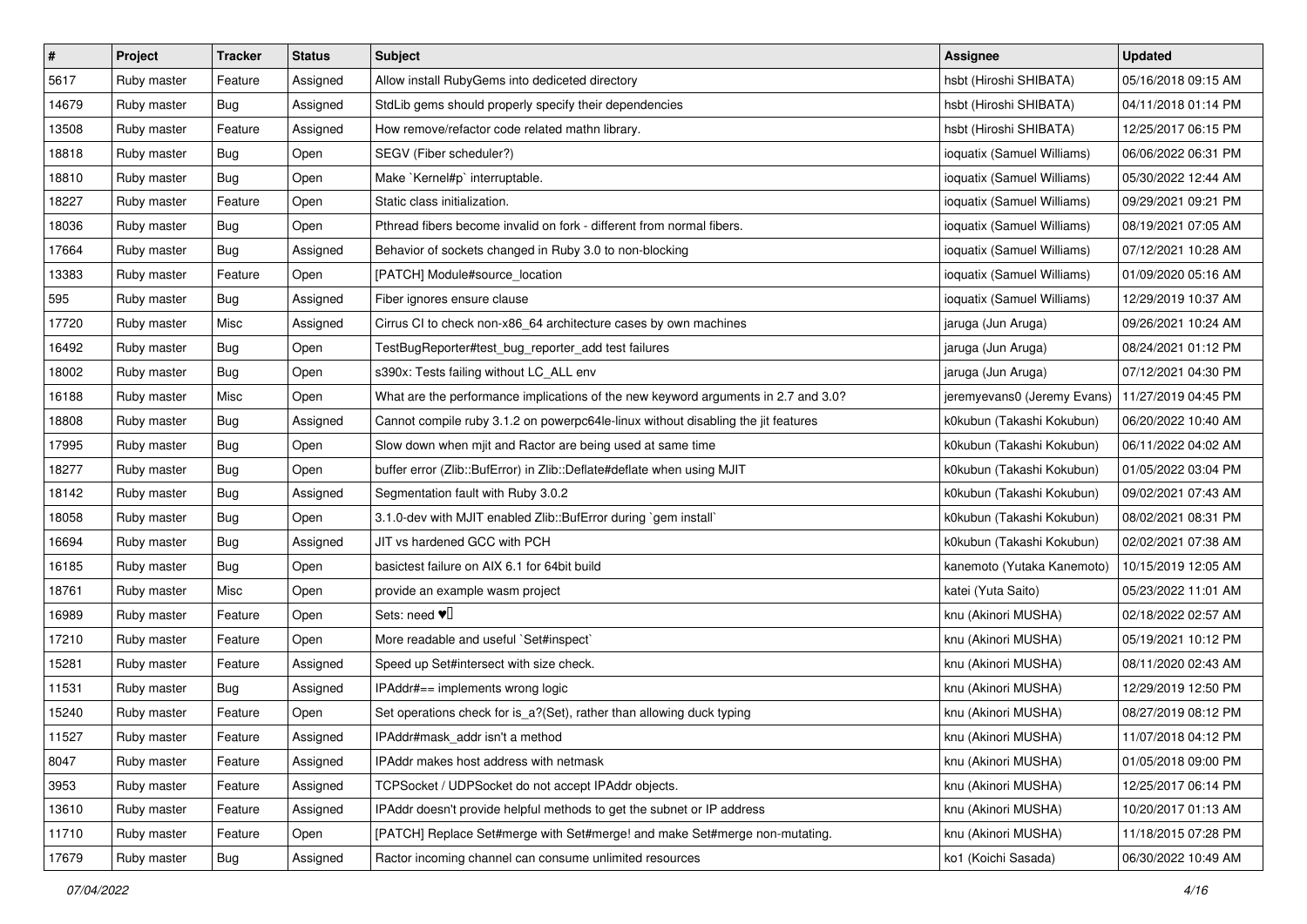| $\sharp$ | Project     | <b>Tracker</b> | <b>Status</b> | <b>Subject</b>                                                                                                                    | Assignee            | <b>Updated</b>      |
|----------|-------------|----------------|---------------|-----------------------------------------------------------------------------------------------------------------------------------|---------------------|---------------------|
| 18886    | Ruby master | <b>Bug</b>     | Open          | Struct aref and aset don't trigger any tracepoints.                                                                               | ko1 (Koichi Sasada) | 06/29/2022 06:05 AM |
| 14607    | Ruby master | Bug            | Assigned      | Fix use of the rb_profile_frames start parameter                                                                                  | ko1 (Koichi Sasada) | 06/09/2022 06:12 AM |
| 18464    | Ruby master | Bug            | Assigned      | RUBY_INTERNAL_EVENT_NEWOBJ tracepoint causes an interpreter crash when combined with<br>Ractors                                   | ko1 (Koichi Sasada) | 06/08/2022 08:25 AM |
| 17363    | Ruby master | Feature        | Assigned      | Timeouts                                                                                                                          | ko1 (Koichi Sasada) | 05/14/2022 09:06 AM |
| 18553    | Ruby master | Bug            | Open          | Memory leak on compiling method call with kwargs                                                                                  | ko1 (Koichi Sasada) | 03/23/2022 09:34 PM |
| 17196    | Ruby master | <b>Bug</b>     | Assigned      | Segmentation Fault with Socket#close in Ractors                                                                                   | ko1 (Koichi Sasada) | 03/20/2022 01:52 PM |
| 18572    | Ruby master | <b>Bug</b>     | Assigned      | Performance regression when invoking refined methods                                                                              | ko1 (Koichi Sasada) | 02/10/2022 12:48 AM |
| 14394    | Ruby master | Feature        | Open          | Class.descendants                                                                                                                 | ko1 (Koichi Sasada) | 01/20/2022 10:46 PM |
| 12020    | Ruby master | Feature        | Assigned      | Documenting Ruby memory model                                                                                                     | ko1 (Koichi Sasada) | 12/23/2021 11:40 PM |
| 8263     | Ruby master | Feature        | Assigned      | Support discovering yield state of individual Fibers                                                                              | ko1 (Koichi Sasada) | 12/23/2021 11:40 PM |
| 17826    | Ruby master | Bug            | Assigned      | Ractor#take hangs if used in multiple Threads                                                                                     | ko1 (Koichi Sasada) | 12/15/2021 01:30 PM |
| 18024    | Ruby master | Bug            | Assigned      | Ractor crashes when connections are closed in multiple Ractors                                                                    | ko1 (Koichi Sasada) | 12/14/2021 04:41 PM |
| 18275    | Ruby master | Feature        | Open          | Add an option to define_method to not capture the surrounding environment                                                         | ko1 (Koichi Sasada) | 12/03/2021 02:34 PM |
| 17998    | Ruby master | Bug            | Assigned      | ractor: process hanging (with ractors initialized, but not being used)                                                            | ko1 (Koichi Sasada) | 12/02/2021 08:17 PM |
| 17502    | Ruby master | Misc           | Open          | C vs Ruby                                                                                                                         | ko1 (Koichi Sasada) | 12/02/2021 07:53 PM |
| 14090    | Ruby master | Bug            | Assigned      | TestGc#test_interrupt_in_finalizer` fails very rarely                                                                             | ko1 (Koichi Sasada) | 12/02/2021 07:24 PM |
| 17516    | Ruby master | Bug            | Assigned      | forking in a ractor causes Ruby to crash                                                                                          | ko1 (Koichi Sasada) | 11/30/2021 05:26 AM |
| 16776    | Ruby master | Bug            | Assigned      | Regression in coverage library                                                                                                    | ko1 (Koichi Sasada) | 11/24/2021 07:26 AM |
| 18258    | Ruby master | Bug            | Open          | Ractor shareable? can be slow and mutates internal object flags.                                                                  | ko1 (Koichi Sasada) | 10/21/2021 08:58 AM |
| 18119    | Ruby master | Bug            | Open          | Ractor crashes when instantiating classes                                                                                         | ko1 (Koichi Sasada) | 09/14/2021 01:42 AM |
| 17624    | Ruby master | Bug            | Open          | Ractor.receive is not thread-safe                                                                                                 | ko1 (Koichi Sasada) | 09/14/2021 01:40 AM |
| 17617    | Ruby master | Bug            | Open          | When a Ractor's incoming port is closed, Ractor.receive_if does not raise Ractor::ClosedError, but<br>instead blocks indefinitely | ko1 (Koichi Sasada) | 09/14/2021 01:40 AM |
| 17884    | Ruby master | Feature        | Open          | locindex for profiling tools                                                                                                      | ko1 (Koichi Sasada) | 05/24/2021 04:17 PM |
| 17676    | Ruby master | Bug            | Assigned      | Accessing ENV from Ractor raises IsolationError                                                                                   | ko1 (Koichi Sasada) | 03/09/2021 02:37 AM |
| 17677    | Ruby master | Bug            | Assigned      | Ractor crashes fork when blocking                                                                                                 | ko1 (Koichi Sasada) | 03/09/2021 12:42 AM |
| 17678    | Ruby master | <b>Bug</b>     | Assigned      | Ractors do not restart after fork                                                                                                 | ko1 (Koichi Sasada) | 03/09/2021 12:42 AM |
| 17667    | Ruby master | Bug            | Open          | Module#name needs synchronization                                                                                                 | ko1 (Koichi Sasada) | 03/02/2021 07:31 AM |
| 17593    | Ruby master | Feature        | Assigned      | load_iseq_eval should override the ISeq path                                                                                      | ko1 (Koichi Sasada) | 02/16/2021 08:27 AM |
| 17543    | Ruby master | <b>Bug</b>     | Open          | Ractor isolation broken by `self` in shareable proc                                                                               | ko1 (Koichi Sasada) | 01/29/2021 03:06 PM |
| 17531    | Ruby master | <b>Bug</b>     | Open          | did you mean' not Ractor friendly                                                                                                 | ko1 (Koichi Sasada) | 01/29/2021 08:48 AM |
| 17420    | Ruby master | Bug            | Open          | Unsafe mutation of \$" when doing non-RubyGems require in Ractor                                                                  | ko1 (Koichi Sasada) | 01/07/2021 01:23 PM |
| 17513    | Ruby master | <b>Bug</b>     | Open          | Methods of shareable objects and UnboundMethods should be shareable                                                               | ko1 (Koichi Sasada) | 01/06/2021 08:53 PM |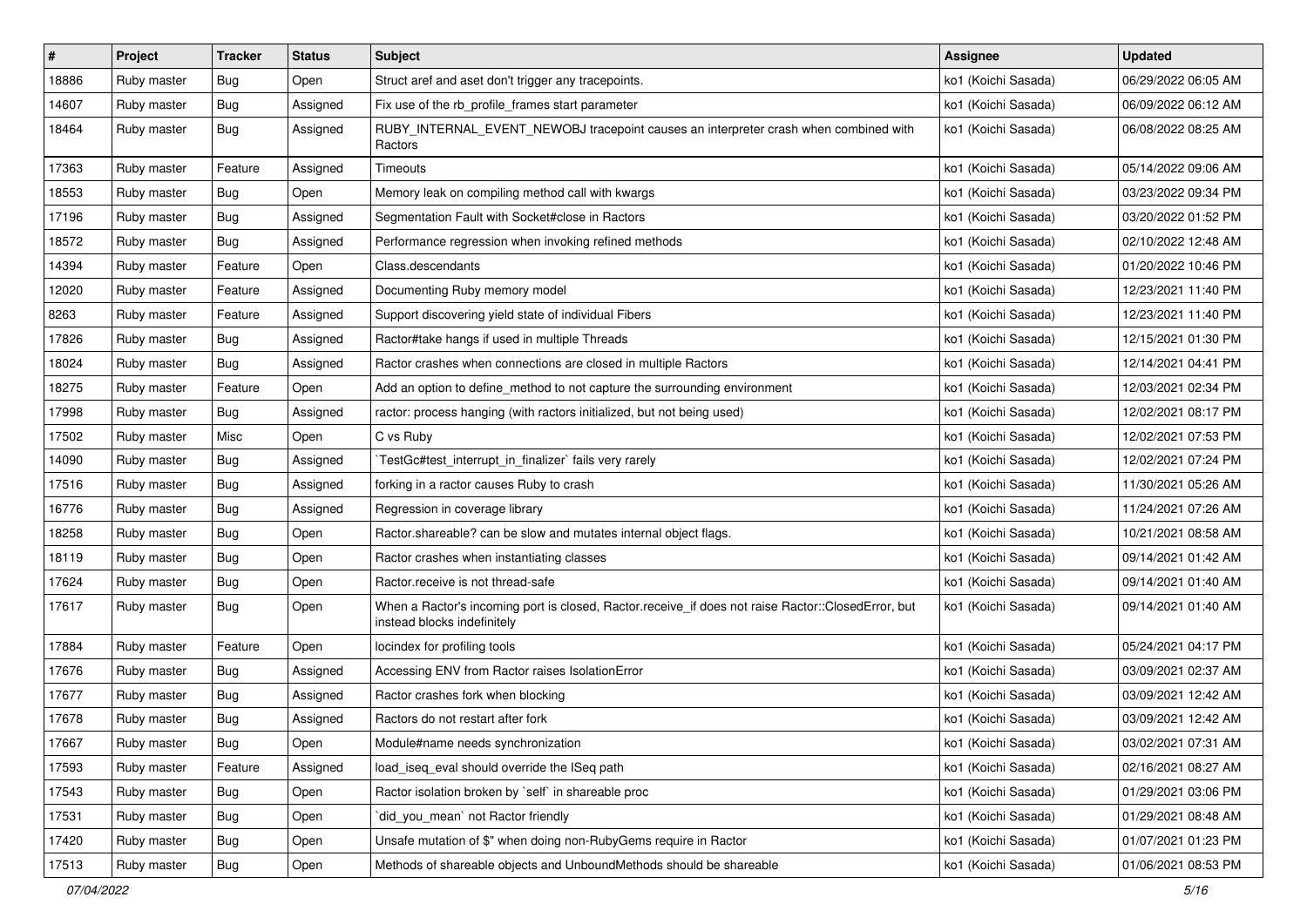| $\pmb{\#}$ | Project     | <b>Tracker</b> | <b>Status</b> | <b>Subject</b>                                                                                                            | <b>Assignee</b>     | <b>Updated</b>      |
|------------|-------------|----------------|---------------|---------------------------------------------------------------------------------------------------------------------------|---------------------|---------------------|
| 15499      | Ruby master | <b>Bug</b>     | Assigned      | Breaking behavior on ruby 2.6: rb_thread_call_without_gvl doesn't invoke unblock_function when<br>used on the main thread | ko1 (Koichi Sasada) | 01/05/2021 02:24 AM |
| 17393      | Ruby master | Feature        | Open          | Ractor::Moved#inspect`                                                                                                    | ko1 (Koichi Sasada) | 12/21/2020 05:47 PM |
| 17414      | Ruby master | Feature        | Open          | Ractor should allow access to shareable attributes for Modules/Classes                                                    | ko1 (Koichi Sasada) | 12/21/2020 03:56 PM |
| 17404      | Ruby master | Feature        | Open          | Ractor `move:` API to allow shareability check                                                                            | ko1 (Koichi Sasada) | 12/18/2020 09:17 PM |
| 10238      | Ruby master | Feature        | Open          | todo: remove dependency on malloc_usable_size                                                                             | ko1 (Koichi Sasada) | 12/10/2020 09:20 AM |
| 14492      | Ruby master | Feature        | Open          | iseq loading + caching should be in core                                                                                  | ko1 (Koichi Sasada) | 12/10/2020 08:53 AM |
| 17359      | Ruby master | Bug            | Open          | Ractor copy mode is not Ractor-safe                                                                                       | ko1 (Koichi Sasada) | 12/02/2020 05:42 PM |
| 11808      | Ruby master | <b>Bug</b>     | Open          | Different behavior between Enumerable#grep and Array#grep                                                                 | ko1 (Koichi Sasada) | 10/26/2020 04:36 AM |
| 16819      | Ruby master | Bug            | Assigned      | Line reporting off by one when reporting line of a hash?                                                                  | ko1 (Koichi Sasada) | 06/16/2020 05:57 PM |
| 16124      | Ruby master | Misc           | Assigned      | Let the transient heap belong to objspace                                                                                 | ko1 (Koichi Sasada) | 11/18/2019 08:48 AM |
| 15778      | Ruby master | Feature        | Open          | Expose an API to pry-open the stack frames in Ruby                                                                        | ko1 (Koichi Sasada) | 08/29/2019 06:24 AM |
| 15939      | Ruby master | Feature        | Assigned      | Dump symbols reference to their fstr in ObjectSpace.dump()                                                                | ko1 (Koichi Sasada) | 08/08/2019 09:38 PM |
| 16027      | Ruby master | Feature        | Assigned      | Update Ruby's dtrace / USDT API to match what is exposed via the TracePoint API                                           | ko1 (Koichi Sasada) | 08/03/2019 02:41 AM |
| 8444       | Ruby master | Bug            | Open          | Regexp vars $\frac{6}{5}$ and friends are not thread local                                                                | ko1 (Koichi Sasada) | 07/30/2019 07:38 AM |
| 15802      | Ruby master | Misc           | Open          | Reduce the minimum string buffer size from 127 to 63 bytes                                                                | ko1 (Koichi Sasada) | 07/30/2019 04:04 AM |
| 15878      | Ruby master | Feature        | Assigned      | Make exit faster by not running GC                                                                                        | ko1 (Koichi Sasada) | 07/29/2019 07:48 AM |
| 15854      | Ruby master | Feature        | Open          | Tracing instance variable assignment                                                                                      | ko1 (Koichi Sasada) | 07/29/2019 07:13 AM |
| 11174      | Ruby master | Bug            | Open          | threads memory leak                                                                                                       | ko1 (Koichi Sasada) | 06/17/2019 03:17 PM |
| 13821      | Ruby master | Feature        | Assigned      | Allow fibers to be resumed across threads                                                                                 | ko1 (Koichi Sasada) | 02/15/2019 10:09 AM |
| 14813      | Ruby master | Feature        | Open          | [PATCH] gc.c: make gc_enter+gc_exit pairs dtrace probes, too                                                              | ko1 (Koichi Sasada) | 12/17/2018 07:42 AM |
| 15315      | Ruby master | Bug            | Open          | ec_switch can still lose interrupts                                                                                       | ko1 (Koichi Sasada) | 11/20/2018 09:32 AM |
| 15263      | Ruby master | <b>Bug</b>     | Open          | [PATCH] vm_trace.c (postponed_job_register): only hit main thread                                                         | ko1 (Koichi Sasada) | 10/27/2018 11:35 PM |
| 14859      | Ruby master | Feature        | Open          | [PATCH] implement Timeout in VM                                                                                           | ko1 (Koichi Sasada) | 07/22/2018 07:42 AM |
| 14727      | Ruby master | Bug            | Assigned      | TestQueue#test_queue_with_trap always timeout on Windows10                                                                | ko1 (Koichi Sasada) | 05/01/2018 02:59 AM |
| 10423      | Ruby master | Feature        | Open          | [PATCH] opt_str_lit*: avoid literal string allocations                                                                    | ko1 (Koichi Sasada) | 01/05/2018 09:01 PM |
| 7976       | Ruby master | <b>Bug</b>     | Assigned      | TracePoint call is at call point, not call site                                                                           | ko1 (Koichi Sasada) | 01/05/2018 09:00 PM |
| 2294       | Ruby master | Feature        | Assigned      | [PATCH] ruby_bind_stack() to embed Ruby in coroutine                                                                      | ko1 (Koichi Sasada) | 01/05/2018 09:00 PM |
| 8576       | Ruby master | Feature        | Assigned      | Add optimized method type for constant value methods                                                                      | ko1 (Koichi Sasada) | 12/25/2017 06:15 PM |
| 6695       | Ruby master | Feature        | Assigned      | Configuration for Thread/Fiber creation                                                                                   | ko1 (Koichi Sasada) | 12/25/2017 06:15 PM |
| 6694       | Ruby master | Feature        | Assigned      | Thread.new without block.                                                                                                 | ko1 (Koichi Sasada) | 12/25/2017 06:15 PM |
| 4040       | Ruby master | <b>Bug</b>     | Assigned      | SystemStackError with Hash[*a] for Large _a_                                                                              | ko1 (Koichi Sasada) | 12/25/2017 06:14 PM |
| 3731       | Ruby master | Feature        | Assigned      | Easier Embedding API for Ruby                                                                                             | ko1 (Koichi Sasada) | 12/25/2017 06:14 PM |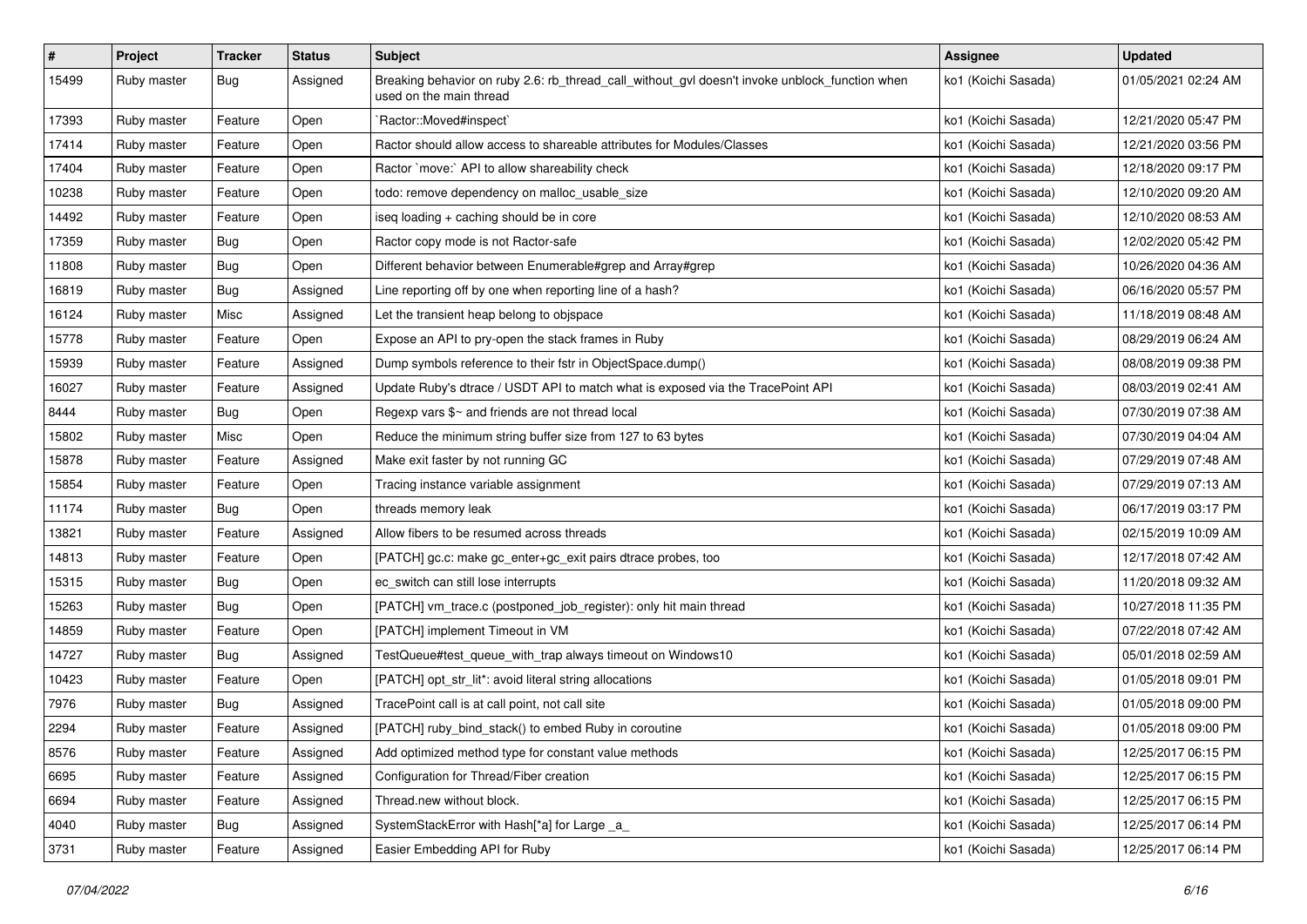| $\vert$ # | Project     | <b>Tracker</b> | <b>Status</b> | <b>Subject</b>                                                                                | Assignee                            | <b>Updated</b>      |
|-----------|-------------|----------------|---------------|-----------------------------------------------------------------------------------------------|-------------------------------------|---------------------|
| 13512     | Ruby master | Feature        | Open          | <b>System Threads</b>                                                                         | ko1 (Koichi Sasada)                 | 07/14/2017 07:08 AM |
| 13252     | Ruby master | Feature        | Assigned      | C API for creating strings without copying                                                    | ko1 (Koichi Sasada)                 | 04/17/2017 07:22 AM |
| 13388     | Ruby master | Feature        | Assigned      | gc.c: Add GC.get_parameters and .set_parameters                                               | ko1 (Koichi Sasada)                 | 03/30/2017 10:52 AM |
| 8960      | Ruby master | Feature        | Assigned      | Add Exception#backtrace_locations                                                             | ko1 (Koichi Sasada)                 | 11/25/2016 02:15 PM |
| 10932     | Ruby master | Feature        | Open          | Enabling allocation tracing as early as possible                                              | ko1 (Koichi Sasada)                 | 06/13/2015 07:54 AM |
| 10009     | Ruby master | <b>Bug</b>     | Open          | IO operation is 10x slower in multi-thread environment                                        | ko1 (Koichi Sasada)                 | 05/21/2015 07:19 AM |
| 9755      | Ruby master | Feature        | Assigned      | Thread::Backtrace::Location#defined class                                                     | ko1 (Koichi Sasada)                 | 04/18/2014 09:22 AM |
| 13697     | Ruby master | Feature        | Open          | [PATCH]: futex based thread primitives                                                        | kosaki (Motohiro KOSAKI)            | 01/28/2018 11:41 PM |
| 7086      | Ruby master | Feature        | Assigned      | Condition Variable#wait has meaningless return value                                          | kosaki (Motohiro KOSAKI)            | 12/25/2017 06:15 PM |
| 4464      | Ruby master | Feature        | Assigned      | [PATCH] add Fcntl::Flock object for easier use of POSIX file locks                            | kosaki (Motohiro KOSAKI)            | 12/25/2017 06:14 PM |
| 11269     | Ruby master | Bug            | Assigned      | ruby_init_setproctitle() should be called before require_libraries()                          | kosaki (Motohiro KOSAKI)            | 06/17/2015 03:01 AM |
| 18034     | Ruby master | <b>Bug</b>     | Assigned      | Segmentation fault fiddle with `--enable-bundled-libffi` and macOS                            | kou (Kouhei Sutou)                  | 11/30/2021 07:39 AM |
| 17478     | Ruby master | Bug            | Assigned      | Ruby3.0 is slower than Ruby2.7.2 when parsing a large CSV file                                | kou (Kouhei Sutou)                  | 11/24/2021 05:12 AM |
| 8782      | Ruby master | <b>Bug</b>     | Assigned      | Don't set rl_getc_function on editline                                                        | kouji (Kouji Takao)                 | 01/05/2018 09:00 PM |
| 7859      | Ruby master | Bug            | Assigned      | Readline: Incorrect arrow key behavior in vi_editing_mode insert mode with Readline 6.2       | kouji (Kouji Takao)                 | 12/25/2017 06:15 PM |
| 18773     | Ruby master | Feature        | Assigned      | deconstruct to receive a range                                                                | ktsj (Kazuki Tsujimoto)             | 07/04/2022 03:21 AM |
| 18408     | Ruby master | Feature        | Assigned      | Allow pattern match to set instance variables                                                 | ktsj (Kazuki Tsujimoto)             | 01/26/2022 07:07 PM |
| 17355     | Ruby master | Feature        | Assigned      | Using same set of names in or-patterns (pattern matching with $Foo(x)   Bar(x)$ )             | ktsj (Kazuki Tsujimoto)             | 09/13/2021 09:11 AM |
| 15881     | Ruby master | Feature        | Open          | Optimize deconstruct in pattern matching                                                      | ktsj (Kazuki Tsujimoto)             | 12/25/2019 04:28 AM |
| 15918     | Ruby master | Feature        | Open          | Pattern matching for Set                                                                      | ktsj (Kazuki Tsujimoto)             | 07/29/2019 08:12 AM |
| 18564     | Ruby master | Feature        | Open          | Add Exception#detailed message                                                                | mame (Yusuke Endoh)                 | 02/01/2022 08:06 PM |
| 18194     | Ruby master | Feature        | Open          | No easy way to format exception messages per thread/fiber scheduler context.                  | mame (Yusuke Endoh)                 | 09/29/2021 10:10 AM |
| 14244     | Ruby master | Feature        | Open          | Better error messages for scripts with non-matching end statements                            | mame (Yusuke Endoh)                 | 11/29/2018 08:57 AM |
| 4247      | Ruby master | Feature        | Assigned      | New features for Array#sample, Array#choice                                                   | mame (Yusuke Endoh)                 | 12/25/2017 06:14 PM |
| 15815     | Ruby master | Feature        | Open          | Add option to raise NoMethodError for OpenStruct                                              | marcandre (Marc-Andre<br>Lafortune) | 09/28/2020 02:11 AM |
| 9347      | Ruby master | Feature        | Open          | Accept non callable argument to detect                                                        | marcandre (Marc-Andre<br>Lafortune) | 01/05/2018 09:00 PM |
| 12676     | Ruby master | Feature        | Assigned      | Significant performance increase, and code conciseness, for prime_division method in prime.rb | marcandre (Marc-Andre<br>Lafortune) | 11/18/2016 03:46 PM |
| 8223      | Ruby master | Feature        | Open          | Make Matrix more omnivorous.                                                                  | marcandre (Marc-Andre<br>Lafortune) | 04/09/2013 03:42 AM |
| 15330     | Ruby master | Feature        | Open          | autoload relative                                                                             | matz (Yukihiro Matsumoto)           | 06/19/2022 11:25 PM |
| 18159     | Ruby master | Feature        | Open          | Integrate functionality of dead_end gem into Ruby                                             | matz (Yukihiro Matsumoto)           | 06/17/2022 02:06 PM |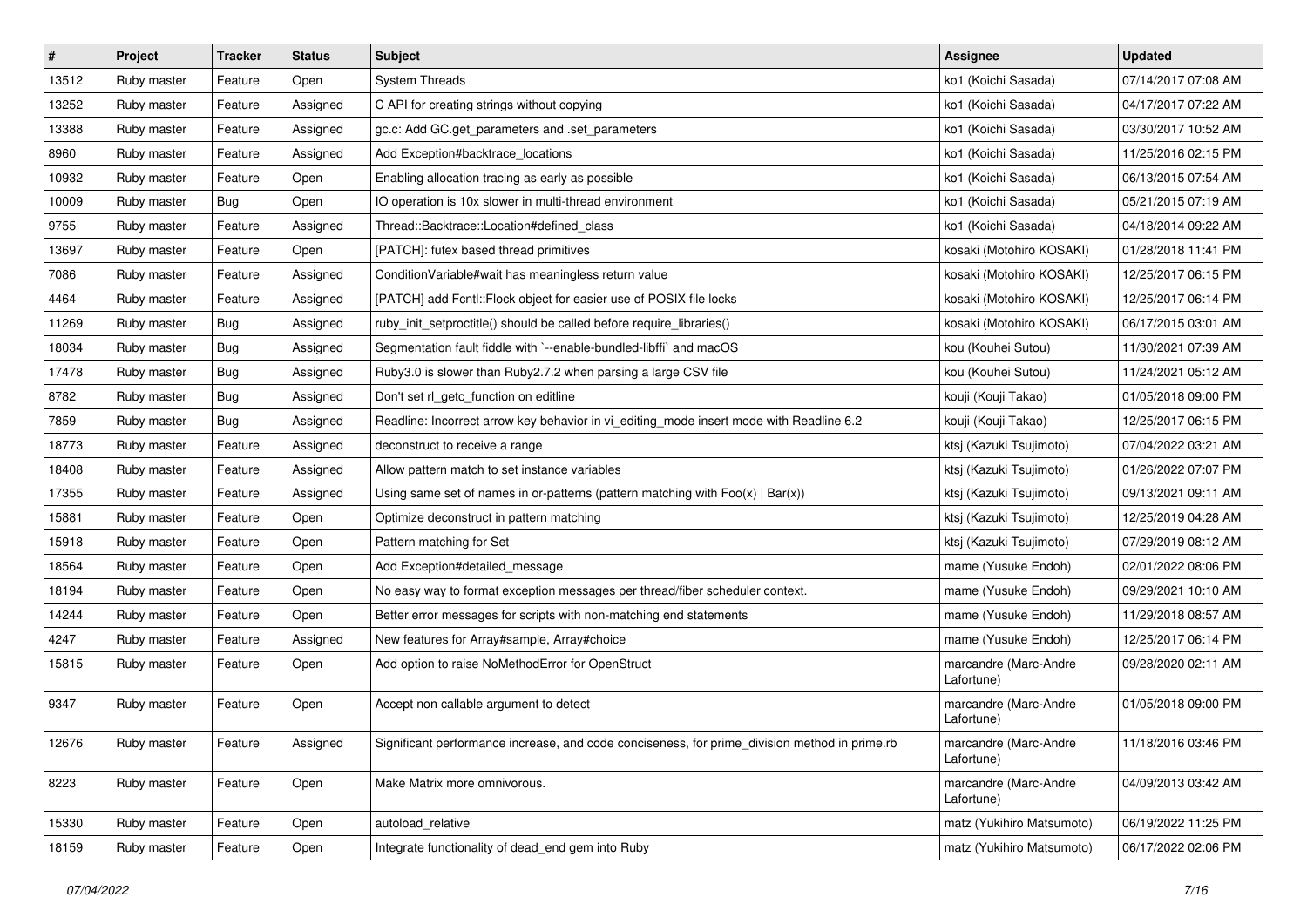| $\sharp$ | Project     | Tracker | <b>Status</b> | <b>Subject</b>                                                                                                   | <b>Assignee</b>           | <b>Updated</b>      |
|----------|-------------|---------|---------------|------------------------------------------------------------------------------------------------------------------|---------------------------|---------------------|
| 16495    | Ruby master | Feature | Open          | Inconsistent quotes in error messages                                                                            | matz (Yukihiro Matsumoto) | 06/15/2022 04:21 PM |
| 17849    | Ruby master | Feature | Open          | Fix Timeout.timeout so that it can be used in threaded Web servers                                               | matz (Yukihiro Matsumoto) | 04/10/2022 06:26 AM |
| 16986    | Ruby master | Feature | Open          | Anonymous Struct literal                                                                                         | matz (Yukihiro Matsumoto) | 01/15/2022 04:57 PM |
| 14982    | Ruby master | Feature | Open          | Improve namespace system in ruby to avoiding top-level names chaos                                               | matz (Yukihiro Matsumoto) | 12/31/2021 05:39 PM |
| 12019    | Ruby master | Feature | Open          | Better low-level support for writing concurrent libraries                                                        | matz (Yukihiro Matsumoto) | 12/23/2021 11:43 PM |
| 11627    | Ruby master | Feature | Open          | make `nonzero` an alias of `nonzero?`                                                                            | matz (Yukihiro Matsumoto) | 12/23/2021 11:43 PM |
| 9023     | Ruby master | Feature | Assigned      | Array#tail                                                                                                       | matz (Yukihiro Matsumoto) | 12/23/2021 11:40 PM |
| 8271     | Ruby master | Feature | Assigned      | Proposal for moving to a more visible, formal process for feature requests                                       | matz (Yukihiro Matsumoto) | 12/23/2021 11:40 PM |
| 6308     | Ruby master | Feature | Assigned      | Eliminate delegation from WeakRef                                                                                | matz (Yukihiro Matsumoto) | 12/23/2021 11:40 PM |
| 17785    | Ruby master | Feature | Open          | Allow named parameters to be keywords                                                                            | matz (Yukihiro Matsumoto) | 12/17/2021 06:10 PM |
| 15192    | Ruby master | Feature | Open          | Introduce a new "shortcut assigning" syntax to convenient setup instance variables                               | matz (Yukihiro Matsumoto) | 12/14/2021 06:42 PM |
| 10549    | Ruby master | Feature | Open          | Deprecate each_with_index and each_with_object in favor of with_index and with_object                            | matz (Yukihiro Matsumoto) | 07/27/2021 11:09 AM |
| 10287    | Ruby master | Feature | Open          | rename COLON3 to COLON2_HEAD.                                                                                    | matz (Yukihiro Matsumoto) | 07/27/2021 09:34 AM |
| 13129    | Ruby master | Feature | Assigned      | Refinements cannot refine method_missing and respond_to_missing?                                                 | matz (Yukihiro Matsumoto) | 07/03/2021 10:45 PM |
| 17830    | Ruby master | Feature | Open          | Add Integer#previous and Integer#prev                                                                            | matz (Yukihiro Matsumoto) | 04/27/2021 11:35 PM |
| 12543    | Ruby master | Feature | Assigned      | explicit tail call syntax: foo() then return                                                                     | matz (Yukihiro Matsumoto) | 04/18/2021 03:02 PM |
| 17184    | Ruby master | Feature | Open          | No stdlib function to perform simple string replacement                                                          | matz (Yukihiro Matsumoto) | 02/23/2021 09:27 PM |
| 11882    | Ruby master | Feature | Open          | Map or NamedMap                                                                                                  | matz (Yukihiro Matsumoto) | 01/17/2021 01:31 PM |
| 17291    | Ruby master | Feature | Assigned      | Optimize __send__ call                                                                                           | matz (Yukihiro Matsumoto) | 01/12/2021 05:47 AM |
| 8948     | Ruby master | Feature | Assigned      | Frozen regex                                                                                                     | matz (Yukihiro Matsumoto) | 12/20/2020 07:15 PM |
| 6810     | Ruby master | Feature | Assigned      | module A::B; end` is not equivalent to `module A; module B; end; end` with respect to constant<br>lookup (scope) | matz (Yukihiro Matsumoto) | 12/10/2020 09:22 AM |
| 16461    | Ruby master | Feature | Assigned      | Proc#using                                                                                                       | matz (Yukihiro Matsumoto) | 12/10/2020 09:10 AM |
| 6869     | Ruby master | Feature | Open          | Do not treat `_` parameter exceptionally                                                                         | matz (Yukihiro Matsumoto) | 12/10/2020 08:58 AM |
| 10489    | Ruby master | Feature | Open          | Add inherit method for clearer and multiple inheritance                                                          | matz (Yukihiro Matsumoto) | 12/10/2020 08:53 AM |
| 8229     | Ruby master | Feature | Open          | extend Hash.include?                                                                                             | matz (Yukihiro Matsumoto) | 12/10/2020 08:53 AM |
| 7748     | Ruby master | Feature | Open          | Contextual send                                                                                                  | matz (Yukihiro Matsumoto) | 12/10/2020 08:53 AM |
| 6841     | Ruby master | Feature | Assigned      | Shorthand for Assigning Return Value of Method to Self                                                           | matz (Yukihiro Matsumoto) | 12/10/2020 08:53 AM |
| 6594     | Ruby master | Feature | Assigned      | <b>Integrated Functor</b>                                                                                        | matz (Yukihiro Matsumoto) | 12/10/2020 08:53 AM |
| 6452     | Ruby master | Feature | Assigned      | Allow extend to override class methods                                                                           | matz (Yukihiro Matsumoto) | 12/10/2020 08:53 AM |
| 5825     | Ruby master | Feature | Assigned      | Sweet instance var assignment in the object initializer                                                          | matz (Yukihiro Matsumoto) | 12/10/2020 08:53 AM |
| 8164     | Ruby master | Feature | Assigned      | Public/Private                                                                                                   | matz (Yukihiro Matsumoto) | 12/10/2020 08:50 AM |
| 7644     | Ruby master | Feature | Assigned      | In refinements, change "using" keyword to a less generic word.                                                   | matz (Yukihiro Matsumoto) | 12/10/2020 08:49 AM |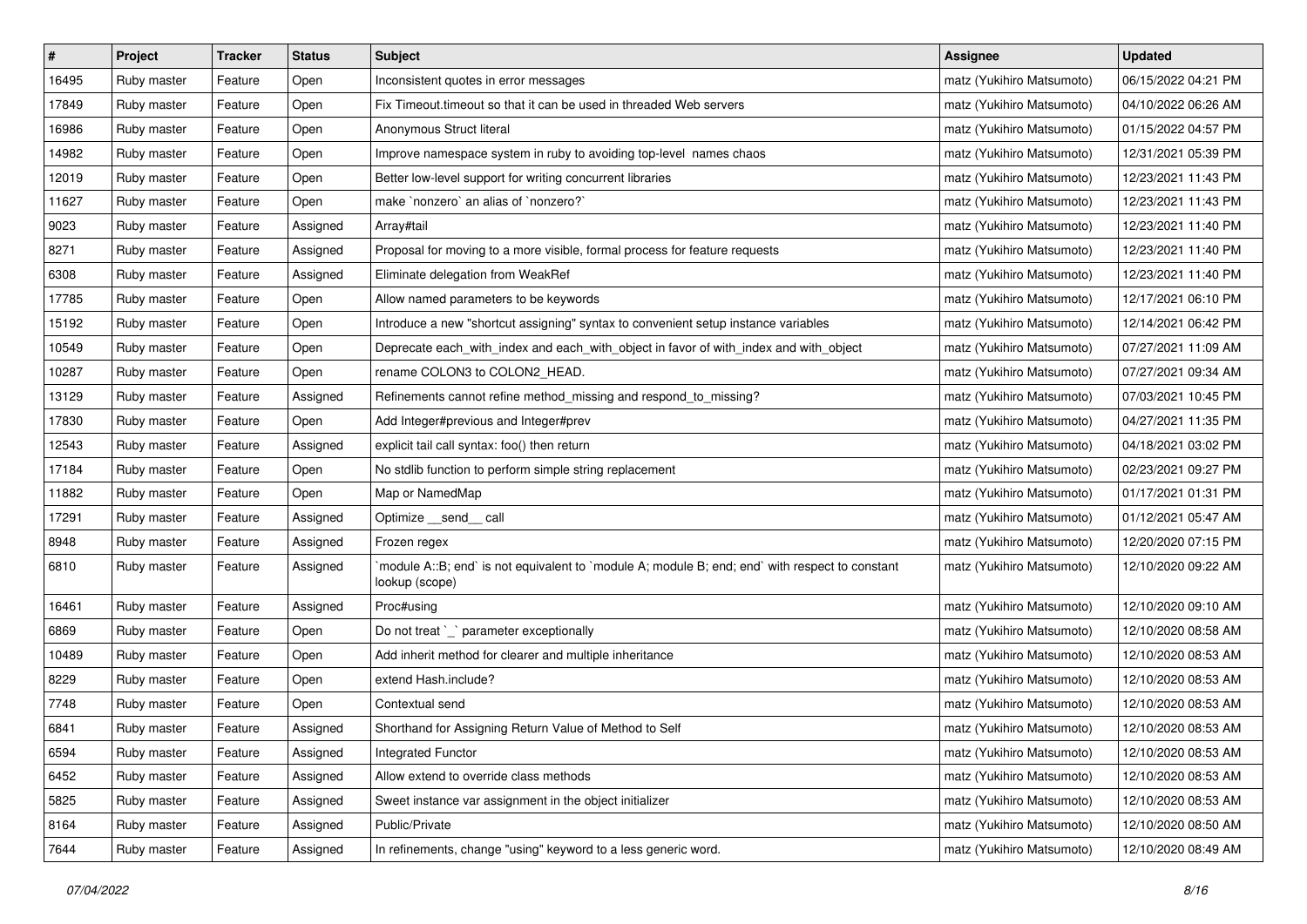| $\pmb{\#}$ | Project     | <b>Tracker</b> | <b>Status</b> | <b>Subject</b>                                                                     | <b>Assignee</b>           | <b>Updated</b>      |
|------------|-------------|----------------|---------------|------------------------------------------------------------------------------------|---------------------------|---------------------|
| 7546       | Ruby master | Feature        | Open          | Change behavior of `Array#slice` for an argument of `Range` class                  | matz (Yukihiro Matsumoto) | 12/10/2020 08:49 AM |
| 5456       | Ruby master | Feature        | Assigned      | kernel#syscall() should be removed.                                                | matz (Yukihiro Matsumoto) | 12/10/2020 08:46 AM |
| 17288      | Ruby master | Feature        | Open          | Optimize _send_ call with a literal method name                                    | matz (Yukihiro Matsumoto) | 10/30/2020 12:17 AM |
| 17279      | Ruby master | Feature        | Open          | Allow a negative step in Range#step with a block                                   | matz (Yukihiro Matsumoto) | 10/22/2020 02:23 AM |
| 16992      | Ruby master | Feature        | Open          | Sets: officially ordered                                                           | matz (Yukihiro Matsumoto) | 09/03/2020 02:08 PM |
| 6309       | Ruby master | Feature        | Assigned      | Add a reference queue for weak references                                          | matz (Yukihiro Matsumoto) | 08/23/2020 09:07 PM |
| 6596       | Ruby master | Feature        | Assigned      | New method `Array#indexes`                                                         | matz (Yukihiro Matsumoto) | 07/29/2020 01:41 AM |
| 15277      | Ruby master | Feature        | Open          | at exec                                                                            | matz (Yukihiro Matsumoto) | 05/25/2020 01:09 AM |
| 16894      | Ruby master | Feature        | Open          | Integer division for Ruby 3                                                        | matz (Yukihiro Matsumoto) | 05/18/2020 03:41 PM |
| 11816      | Ruby master | Feature        | Assigned      | Partial safe navigation operator                                                   | matz (Yukihiro Matsumoto) | 04/14/2020 08:02 AM |
| 16630      | Ruby master | Misc           | Assigned      | Deprecate pub/ruby/*snapshot* and use pub/ruby/snapshot/* instead                  | matz (Yukihiro Matsumoto) | 02/27/2020 09:52 AM |
| 14609      | Ruby master | Feature        | Open          | Let `Kernel#p` without an argument print the receiver                              | matz (Yukihiro Matsumoto) | 02/08/2020 08:43 PM |
| 5781       | Ruby master | Feature        | Assigned      | Query attributes (attribute methods ending in `?` mark)                            | matz (Yukihiro Matsumoto) | 01/10/2020 06:34 AM |
| 8804       | Ruby master | Feature        | Open          | ONCE syntax                                                                        | matz (Yukihiro Matsumoto) | 01/04/2020 08:26 PM |
| 4539       | Ruby master | Feature        | Assigned      | Array#zip_with                                                                     | matz (Yukihiro Matsumoto) | 11/28/2019 08:23 AM |
| 15991      | Ruby master | Feature        | Open          | Allow questionmarks in variable names                                              | matz (Yukihiro Matsumoto) | 07/30/2019 03:57 AM |
| 7702       | Ruby master | Feature        | Open          | Remove Proc#binding                                                                | matz (Yukihiro Matsumoto) | 07/15/2019 07:39 PM |
| 9123       | Ruby master | Feature        | Open          | Make Numeric#nonzero? behavior consistent with Numeric#zero?                       | matz (Yukihiro Matsumoto) | 06/11/2019 12:55 PM |
| 15837      | Ruby master | Feature        | Open          | Module#name_components                                                             | matz (Yukihiro Matsumoto) | 05/08/2019 10:29 AM |
| 15764      | Ruby master | Bug            | Open          | Whitespace and control characters should not be permitted in tokens                | matz (Yukihiro Matsumoto) | 04/22/2019 07:48 AM |
| 15445      | Ruby master | Feature        | Open          | Reject '.123' in Float() method                                                    | matz (Yukihiro Matsumoto) | 01/10/2019 07:59 AM |
| 14397      | Ruby master | Feature        | Assigned      | public, protected and private should return their arguments instead of self        | matz (Yukihiro Matsumoto) | 12/10/2018 07:08 AM |
| 15112      | Ruby master | Feature        | Open          | Introducing the short form of `STDERR.puts expr.inspect`.                          | matz (Yukihiro Matsumoto) | 10/12/2018 02:02 AM |
| 5945       | Ruby master | Feature        | Assigned      | Add the ability to mark a at_exit as process-local.                                | matz (Yukihiro Matsumoto) | 10/10/2018 08:29 AM |
| 14927      | Ruby master | Feature        | Open          | Loading multiple files at once                                                     | matz (Yukihiro Matsumoto) | 09/18/2018 12:38 AM |
| 12306      | Ruby master | Feature        | Open          | Implement String #blank? #present? and improve #strip and family to handle unicode | matz (Yukihiro Matsumoto) | 07/22/2018 10:55 PM |
| 7580       | Ruby master | Feature        | Assigned      | Range translation                                                                  | matz (Yukihiro Matsumoto) | 06/11/2018 09:51 AM |
| 14546      | Ruby master | Feature        | Open          | Hash#delete!                                                                       | matz (Yukihiro Matsumoto) | 05/30/2018 08:24 PM |
| 14724      | Ruby master | Feature        | Open          | chains of inequalities                                                             | matz (Yukihiro Matsumoto) | 05/19/2018 01:06 AM |
| 14760      | Ruby master | Misc           | Open          | cross-thread IO#close semantics                                                    | matz (Yukihiro Matsumoto) | 05/17/2018 08:21 AM |
| 5007       | Ruby master | Feature        | Assigned      | Proc#call_under: Unifying instance_eval and instance_exec                          | matz (Yukihiro Matsumoto) | 04/19/2018 07:57 AM |
| 4824       | Ruby master | Feature        | Assigned      | Provide method Kernel#executed?                                                    | matz (Yukihiro Matsumoto) | 03/05/2018 04:57 AM |
| 5129       | Ruby master | Feature        | Assigned      | Create a core class "FileArray" and make "ARGF" its instance                       | matz (Yukihiro Matsumoto) | 01/23/2018 02:02 PM |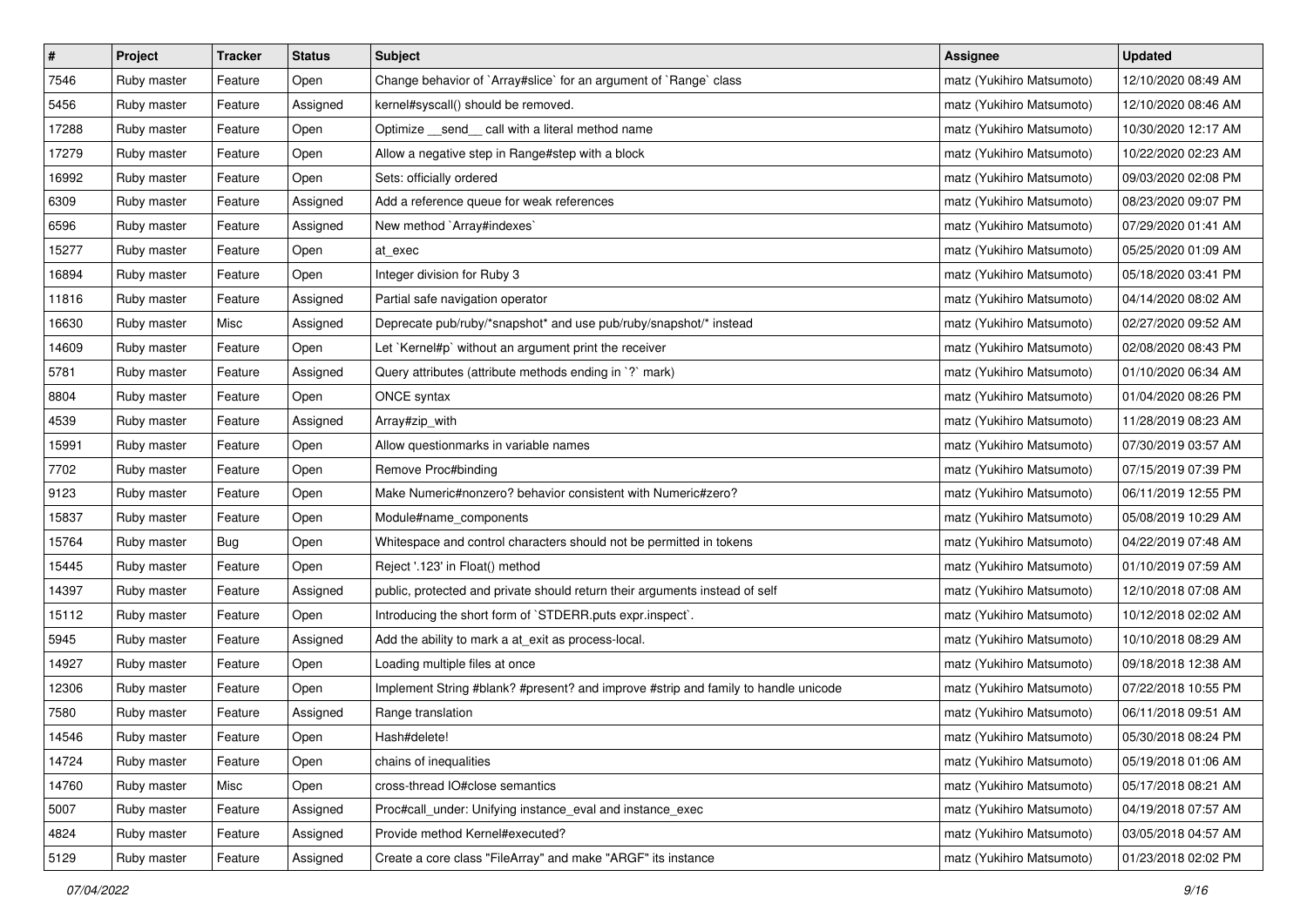| $\vert$ # | Project     | <b>Tracker</b> | <b>Status</b> | <b>Subject</b>                                                                             | <b>Assignee</b>           | <b>Updated</b>      |
|-----------|-------------|----------------|---------------|--------------------------------------------------------------------------------------------|---------------------------|---------------------|
| 10498     | Ruby master | Feature        | Open          | Make `loop` yield a counter                                                                | matz (Yukihiro Matsumoto) | 01/05/2018 09:01 PM |
| 8678      | Ruby master | Feature        | Assigned      | Allow invalid string to work with regexp                                                   | matz (Yukihiro Matsumoto) | 01/05/2018 09:00 PM |
| 9614      | Ruby master | Feature        | Open          | ordering of non-Hash items which use st_internally                                         | matz (Yukihiro Matsumoto) | 01/05/2018 09:00 PM |
| 9043      | Ruby master | Feature        | Open          | Add String#f method as shortcut for #freeze                                                | matz (Yukihiro Matsumoto) | 01/05/2018 09:00 PM |
| 8850      | Ruby master | Feature        | Assigned      | Convert Rational to decimal string                                                         | matz (Yukihiro Matsumoto) | 12/25/2017 06:15 PM |
| 8536      | Ruby master | Feature        | Assigned      | Implement is_numeric? family of methods                                                    | matz (Yukihiro Matsumoto) | 12/25/2017 06:15 PM |
| 8061      | Ruby master | Feature        | Open          | 000000000000000                                                                            | matz (Yukihiro Matsumoto) | 12/25/2017 06:15 PM |
| 8042      | Ruby master | Feature        | Assigned      | Add Addrinfo#socket to create a socket that is not connected or bound                      | matz (Yukihiro Matsumoto) | 12/25/2017 06:15 PM |
| 8016      | Ruby master | Feature        | Assigned      | Alias __FILE__ and __LINE__ as methods                                                     | matz (Yukihiro Matsumoto) | 12/25/2017 06:15 PM |
| 7914      | Ruby master | Feature        | Open          | Case for local class methods                                                               | matz (Yukihiro Matsumoto) | 12/25/2017 06:15 PM |
| 7883      | Ruby master | Feature        | Open          | Add Regex#to_proc                                                                          | matz (Yukihiro Matsumoto) | 12/25/2017 06:15 PM |
| 7876      | Ruby master | Feature        | Open          | Add method for accessing Class from within Singleton Class                                 | matz (Yukihiro Matsumoto) | 12/25/2017 06:15 PM |
| 7848      | Ruby master | Feature        | Open          | Restore default state for core ruby objects                                                | matz (Yukihiro Matsumoto) | 12/25/2017 06:15 PM |
| 7795      | Ruby master | Feature        | Open          | Symbol.defined? and/or to_existing_symbol                                                  | matz (Yukihiro Matsumoto) | 12/25/2017 06:15 PM |
| 7739      | Ruby master | Feature        | Assigned      | Define Hash#  as Hash#reverse_merge in Rails                                               | matz (Yukihiro Matsumoto) | 12/25/2017 06:15 PM |
| 7704      | Ruby master | Feature        | Open          | Add a list of enabled (experimental) language features.                                    | matz (Yukihiro Matsumoto) | 12/25/2017 06:15 PM |
| 7657      | Ruby master | Feature        | Open          | Array#& doesn't accept Enumerables                                                         | matz (Yukihiro Matsumoto) | 12/25/2017 06:15 PM |
| 7654      | Ruby master | Feature        | Open          | Add optional code block to IO::readlines                                                   | matz (Yukihiro Matsumoto) | 12/25/2017 06:15 PM |
| 7614      | Ruby master | Feature        | Open          | alias_accessor                                                                             | matz (Yukihiro Matsumoto) | 12/25/2017 06:15 PM |
| 7611      | Ruby master | Feature        | Open          | Focal method for all loads/requires                                                        | matz (Yukihiro Matsumoto) | 12/25/2017 06:15 PM |
| 7604      | Ruby master | Feature        | Open          | Make === comparison operator ability to delegate comparison to an argument                 | matz (Yukihiro Matsumoto) | 12/25/2017 06:15 PM |
| 7548      | Ruby master | Feature        | Open          | Load and Require Callbacks                                                                 | matz (Yukihiro Matsumoto) | 12/25/2017 06:15 PM |
| 7503      | Ruby master | Feature        | Assigned      | make timeout.rb async-interrupt safe by default                                            | matz (Yukihiro Matsumoto) | 12/25/2017 06:15 PM |
| 7444      | Ruby master | Feature        | Open          | Array#product_set                                                                          | matz (Yukihiro Matsumoto) | 12/25/2017 06:15 PM |
| 7436      | Ruby master | Feature        | Assigned      | Allow for a "granularity" flag for backtrace_locations                                     | matz (Yukihiro Matsumoto) | 12/25/2017 06:15 PM |
| 7377      | Ruby master | Feature        | Open          | #indetical? as an alias for #equal?                                                        | matz (Yukihiro Matsumoto) | 12/25/2017 06:15 PM |
| 7349      | Ruby master | Feature        | Assigned      | Struct#inspect needs more meaningful output                                                | matz (Yukihiro Matsumoto) | 12/25/2017 06:15 PM |
| 7149      | Ruby master | Feature        | Open          | Constant magic for everyone.                                                               | matz (Yukihiro Matsumoto) | 12/25/2017 06:15 PM |
| 7132      | Ruby master | Feature        | Assigned      | Alternation between named / ordered method arguments and aliases for method arguments.     | matz (Yukihiro Matsumoto) | 12/25/2017 06:15 PM |
| 7121      | Ruby master | Feature        | Assigned      | Extending the use of `require'                                                             | matz (Yukihiro Matsumoto) | 12/25/2017 06:15 PM |
| 7087      | Ruby master | Feature        | Assigned      | ::ConditionVariable#wait does not work with Monitor because Monitor#sleep does not exist   | matz (Yukihiro Matsumoto) | 12/25/2017 06:15 PM |
| 6817      | Ruby master | Feature        | Open          | Partial application                                                                        | matz (Yukihiro Matsumoto) | 12/25/2017 06:15 PM |
| 6811      | Ruby master | Feature        | Assigned      | File, Dir and FileUtils should have bang-versions of singleton methods that fails silently | matz (Yukihiro Matsumoto) | 12/25/2017 06:15 PM |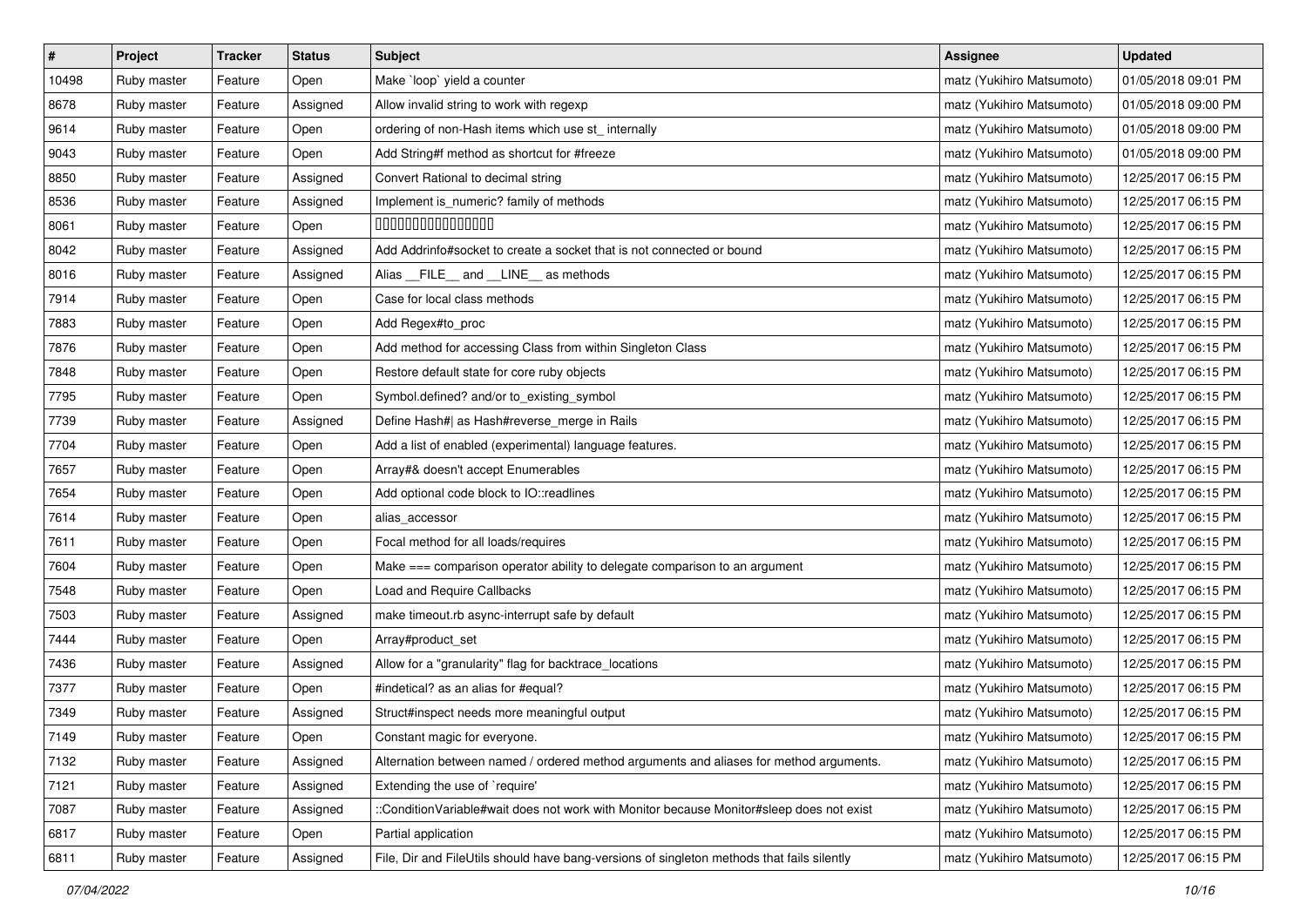| $\pmb{\#}$ | Project     | <b>Tracker</b> | <b>Status</b> | Subject                                                                     | <b>Assignee</b>           | <b>Updated</b>      |
|------------|-------------|----------------|---------------|-----------------------------------------------------------------------------|---------------------------|---------------------|
| 6802       | Ruby master | Feature        | Assigned      | String#scan should have equivalent yielding MatchData                       | matz (Yukihiro Matsumoto) | 12/25/2017 06:15 PM |
| 6671       | Ruby master | Feature        | Assigned      | File.split_all and File.split_root                                          | matz (Yukihiro Matsumoto) | 12/25/2017 06:15 PM |
| 6648       | Ruby master | Feature        | Assigned      | Provide a standard API for retrieving all command-line flags passed to Ruby | matz (Yukihiro Matsumoto) | 12/25/2017 06:15 PM |
| 6641       | Ruby master | Feature        | Open          | Hash.auto constructor                                                       | matz (Yukihiro Matsumoto) | 12/25/2017 06:15 PM |
| 6611       | Ruby master | Feature        | Assigned      | Comments requested on implementation of set_parse_func                      | matz (Yukihiro Matsumoto) | 12/25/2017 06:15 PM |
| 6445       | Ruby master | Feature        | Assigned      | request for default length/position on string index                         | matz (Yukihiro Matsumoto) | 12/25/2017 06:15 PM |
| 6413       | Ruby master | Feature        | Assigned      | Make Dir.entries default to Dir.entries(Dir.pwd)                            | matz (Yukihiro Matsumoto) | 12/25/2017 06:15 PM |
| 6376       | Ruby master | Feature        | Assigned      | Feature lookup and checking if feature is loaded                            | matz (Yukihiro Matsumoto) | 12/25/2017 06:15 PM |
| 6354       | Ruby master | Feature        | Assigned      | Remove escape (break/return/redo/next support) from class/module scope      | matz (Yukihiro Matsumoto) | 12/25/2017 06:15 PM |
| 6337       | Ruby master | Feature        | Assigned      | FileUtils#sync                                                              | matz (Yukihiro Matsumoto) | 12/25/2017 06:15 PM |
| 6317       | Ruby master | Feature        | Assigned      |                                                                             | matz (Yukihiro Matsumoto) | 12/25/2017 06:15 PM |
| 6293       | Ruby master | Feature        | Assigned      | new queue / blocking queues                                                 | matz (Yukihiro Matsumoto) | 12/25/2017 06:15 PM |
| 6277       | Ruby master | Feature        | Assigned      | Hash#convert_key                                                            | matz (Yukihiro Matsumoto) | 12/25/2017 06:15 PM |
| 5970       | Ruby master | Feature        | Assigned      | Add Enumerable#join with same semantics as Array#join                       | matz (Yukihiro Matsumoto) | 12/25/2017 06:15 PM |
| 5749       | Ruby master | Feature        | Assigned      | new method String#match_all needed                                          | matz (Yukihiro Matsumoto) | 12/25/2017 06:15 PM |
| 5741       | Ruby master | Feature        | Assigned      | Secure Erasure of Passwords                                                 | matz (Yukihiro Matsumoto) | 12/25/2017 06:15 PM |
| 5643       | Ruby master | Feature        | Assigned      | require/load options and binding option                                     | matz (Yukihiro Matsumoto) | 12/25/2017 06:15 PM |
| 5582       | Ruby master | Feature        | Assigned      | Allow clone of singleton methods on a BasicObject                           | matz (Yukihiro Matsumoto) | 12/25/2017 06:15 PM |
| 5558       | Ruby master | Feature        | Assigned      | String#% strange arity errors                                               | matz (Yukihiro Matsumoto) | 12/25/2017 06:15 PM |
| 5445       | Ruby master | Feature        | Assigned      | Need RUBYOPT - r before ARGV - r                                            | matz (Yukihiro Matsumoto) | 12/25/2017 06:15 PM |
| 5389       | Ruby master | Feature        | Assigned      | New method Enumerator#iterate                                               | matz (Yukihiro Matsumoto) | 12/25/2017 06:15 PM |
| 5064       | Ruby master | Feature        | Assigned      | HTTP user-agent class                                                       | matz (Yukihiro Matsumoto) | 12/25/2017 06:15 PM |
| 4818       | Ruby master | Feature        | Assigned      | Add method marshalable?                                                     | matz (Yukihiro Matsumoto) | 12/25/2017 06:15 PM |
| 4592       | Ruby master | Feature        | Assigned      | Tempfile0000000                                                             | matz (Yukihiro Matsumoto) | 12/25/2017 06:14 PM |
| 4521       | Ruby master | Feature        | Assigned      | NoMethodError#message may take very long to execute                         | matz (Yukihiro Matsumoto) | 12/25/2017 06:14 PM |
| 4514       | Ruby master | Feature        | Assigned      | #deep_clone and #deep_dup for Objects                                       | matz (Yukihiro Matsumoto) | 12/25/2017 06:14 PM |
| 14128      | Ruby master | Feature        | Open          | Introduce Hash#delete default value                                         | matz (Yukihiro Matsumoto) | 11/25/2017 04:41 PM |
| 12813      | Ruby master | Feature        | Assigned      | Calling chunk_while, slice_after, slice_before, slice_when with no block    | matz (Yukihiro Matsumoto) | 12/06/2016 12:58 PM |
| 9704       | Ruby master | Feature        | Open          | Refinements as files instead of modules                                     | matz (Yukihiro Matsumoto) | 10/11/2016 06:36 PM |
| 6842       | Ruby master | Feature        | Assigned      | Add Optional Arguments to String#strip                                      | matz (Yukihiro Matsumoto) | 08/24/2016 05:50 AM |
| 11735      | Ruby master | Feature        | Open          | Porting String#squish and String#squish! from Ruby on Rails' Active Support | matz (Yukihiro Matsumoto) | 06/24/2016 08:02 AM |
| 7314       | Ruby master | Feature        | Assigned      | Convert Proc to Lambda doesn't work in MRI                                  | matz (Yukihiro Matsumoto) | 05/21/2016 09:15 AM |
| 12244      | Ruby master | Feature        | Open          | Add a way to `integer - integer % num`                                      | matz (Yukihiro Matsumoto) | 05/17/2016 06:05 AM |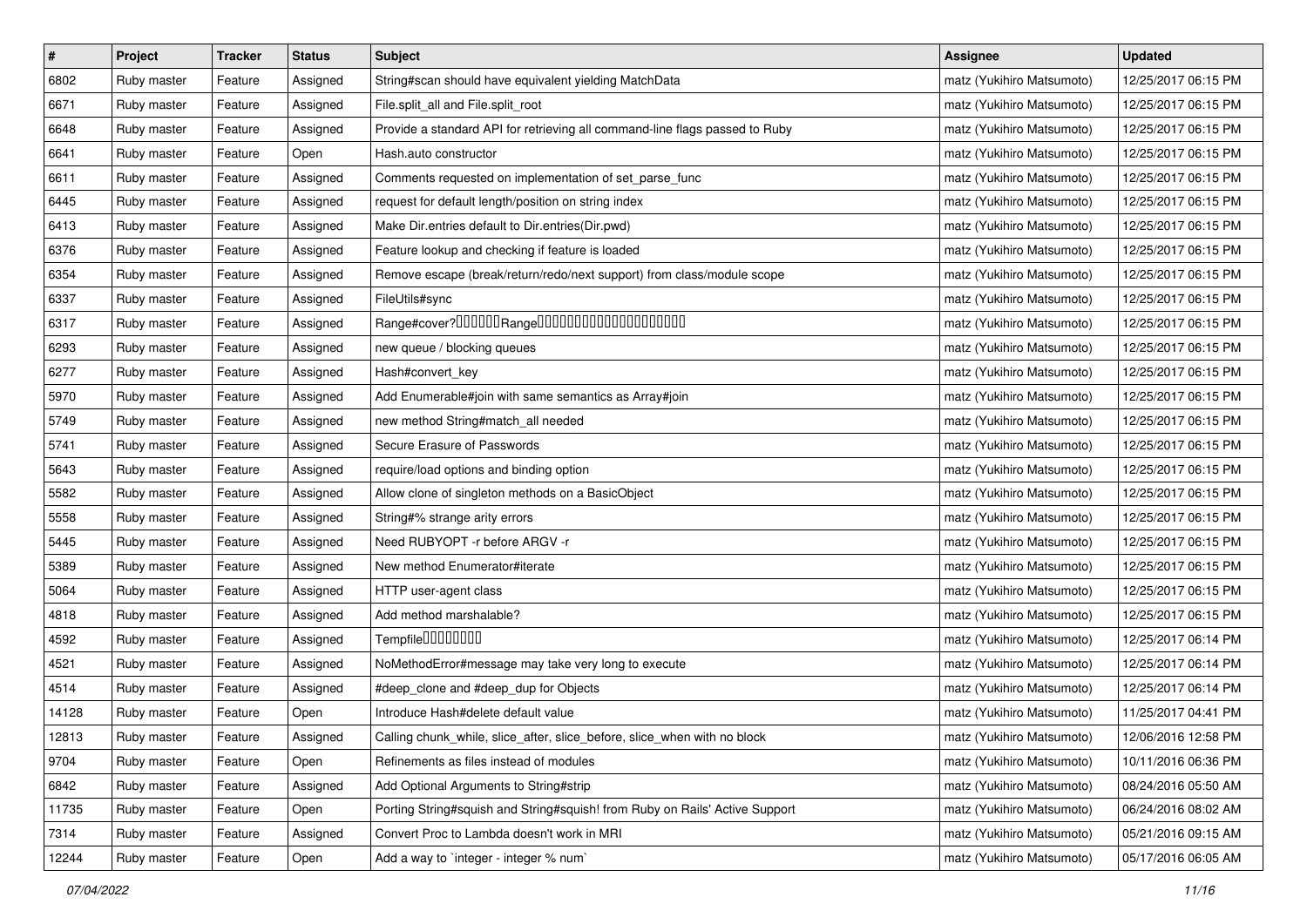| $\sharp$ | Project     | <b>Tracker</b> | <b>Status</b> | Subject                                                                                                                 | <b>Assignee</b>                         | <b>Updated</b>      |
|----------|-------------|----------------|---------------|-------------------------------------------------------------------------------------------------------------------------|-----------------------------------------|---------------------|
| 11704    | Ruby master | <b>Bug</b>     | Assigned      | Refinements only get "used" once in loop                                                                                | matz (Yukihiro Matsumoto)               | 04/14/2016 02:45 AM |
| 11181    | Ruby master | Feature        | Open          | Add a line directive to Ruby                                                                                            | matz (Yukihiro Matsumoto)               | 01/26/2016 02:04 AM |
| 8839     | Ruby master | Feature        | Assigned      | Class and module should return the class or module that was opened                                                      | matz (Yukihiro Matsumoto)               | 12/28/2015 08:36 AM |
| 10541    | Ruby master | Misc           | Open          | Remove shorthand string interpolation syntax                                                                            | matz (Yukihiro Matsumoto)               | 10/08/2015 05:44 PM |
| 11517    | Ruby master | Feature        | Open          | Queue enhancement - conditional pop                                                                                     | matz (Yukihiro Matsumoto)               | 09/17/2015 09:02 PM |
| 11518    | Ruby master | Feature        | Open          | Queue enhancement - promote! and promote all!                                                                           | matz (Yukihiro Matsumoto)               | 09/17/2015 08:40 PM |
| 11390    | Ruby master | Feature        | Open          | Allow symbols starting with numbers                                                                                     | matz (Yukihiro Matsumoto)               | 08/14/2015 05:23 AM |
| 11307    | Ruby master | Feature        | Open          | exception-free non-blocking Queue#pop                                                                                   | matz (Yukihiro Matsumoto)               | 06/25/2015 11:06 PM |
| 11122    | Ruby master | Feature        | Open          | exception-free non-blocking Queue/SizedQueue operations                                                                 | matz (Yukihiro Matsumoto)               | 05/06/2015 08:53 PM |
| 11028    | Ruby master | Feature        | Assigned      | standalone running single file ( zipped archives of ruby code) running **without installation** using<br>"gem install " | matz (Yukihiro Matsumoto)               | 04/04/2015 01:44 AM |
| 10481    | Ruby master | Feature        | Assigned      | Add "if" and "unless" clauses to rescue statements                                                                      | matz (Yukihiro Matsumoto)               | 01/18/2015 02:46 PM |
| 10574    | Ruby master | Feature        | Open          | Add String#Ichomp and String.Ichomp!                                                                                    | matz (Yukihiro Matsumoto)               | 12/15/2014 04:34 PM |
| 9816     | Ruby master | Feature        | Assigned      | 00000000000000000000                                                                                                    | matz (Yukihiro Matsumoto)               | 10/28/2014 08:29 AM |
| 10404    | Ruby master | Feature        | Open          | Allow individual finalizers to be removed with ObjectSpace.undefine_finalizer                                           | matz (Yukihiro Matsumoto)               | 10/20/2014 08:14 AM |
| 9768     | Ruby master | Feature        | Assigned      | Method that is visible only within a certain module/class                                                               | matz (Yukihiro Matsumoto)               | 04/25/2014 06:43 AM |
| 9070     | Ruby master | Feature        | Open          | Introduce `---` as synonym of `end` keyword                                                                             | matz (Yukihiro Matsumoto)               | 11/02/2013 03:23 AM |
| 8663     | Ruby master | Feature        | Open          | Officialy alias ArgumentError to ArgError                                                                               | matz (Yukihiro Matsumoto)               | 08/09/2013 07:42 PM |
| 8478     | Ruby master | Feature        | Open          | The hash returned by Enumerable#group_by should have an empty array for its default value                               | matz (Yukihiro Matsumoto)               | 06/04/2013 03:56 PM |
| 8232     | Ruby master | Feature        | Open          | Rudiments of abstract algebra in Ruby                                                                                   | matz (Yukihiro Matsumoto)               | 04/09/2013 01:47 AM |
| 18439    | Ruby master | Feature        | Open          | Support YJIT for VC++                                                                                                   | maximecb (Maxime<br>Chevalier-Boisvert) | 01/10/2022 11:29 PM |
| 18677    | Ruby master | Bug            | Assigned      | BigDecimal#power (**) returns FloatDomainError when passing an infinite parameter                                       | mrkn (Kenta Murata)                     | 04/20/2022 02:04 AM |
| 17339    | Ruby master | Feature        | Assigned      | Semantic grouping with BigDecimal#to_s                                                                                  | mrkn (Kenta Murata)                     | 12/20/2021 12:39 PM |
| 14476    | Ruby master | Feature        | Assigned      | Adding same_all? for checking whether all items in an Array are same                                                    | mrkn (Kenta Murata)                     | 08/28/2020 01:10 PM |
| 16350    | Ruby master | Feature        | Assigned      | ArithmeticSequence#member? can result in infinite loop                                                                  | mrkn (Kenta Murata)                     | 05/29/2020 10:26 PM |
| 5179     | Ruby master | Bug            | Assigned      | Complex#rationalize and to_r with approximate zeros                                                                     | mrkn (Kenta Murata)                     | 01/17/2020 03:00 AM |
| 8295     | Ruby master | Feature        | Assigned      | Float I Rational 0000000000000 BigDecimal 0000000                                                                       | mrkn (Kenta Murata)                     | 12/25/2017 06:15 PM |
| 7321     | Ruby master | Feature        | Assigned      | Newton.#nsolve 00 2 00000000000                                                                                         | mrkn (Kenta Murata)                     | 12/25/2017 06:15 PM |
| 6973     | Ruby master | Feature        | Assigned      | Add an #integral? method to Numeric to test for whole-number values                                                     | mrkn (Kenta Murata)                     | 12/25/2017 06:15 PM |
| 6857     | Ruby master | Feature        | Assigned      | bigdecimal/math BigMath.E/BigMath.exp R. P. Feynman inspired optimization                                               | mrkn (Kenta Murata)                     | 12/25/2017 06:15 PM |
| 5310     | Ruby master | Feature        | Assigned      | Integral objects                                                                                                        | mrkn (Kenta Murata)                     | 12/25/2017 06:15 PM |
| 5133     | Ruby master | Feature        | Assigned      | Array#unzip as an alias of Array#transpose                                                                              | mrkn (Kenta Murata)                     | 12/25/2017 06:15 PM |
| 10782    | Ruby master | Feature        | Assigned      | Patch: Add constants for BigDecimal for ZERO, ONE, TEN                                                                  | mrkn (Kenta Murata)                     | 05/21/2015 08:13 AM |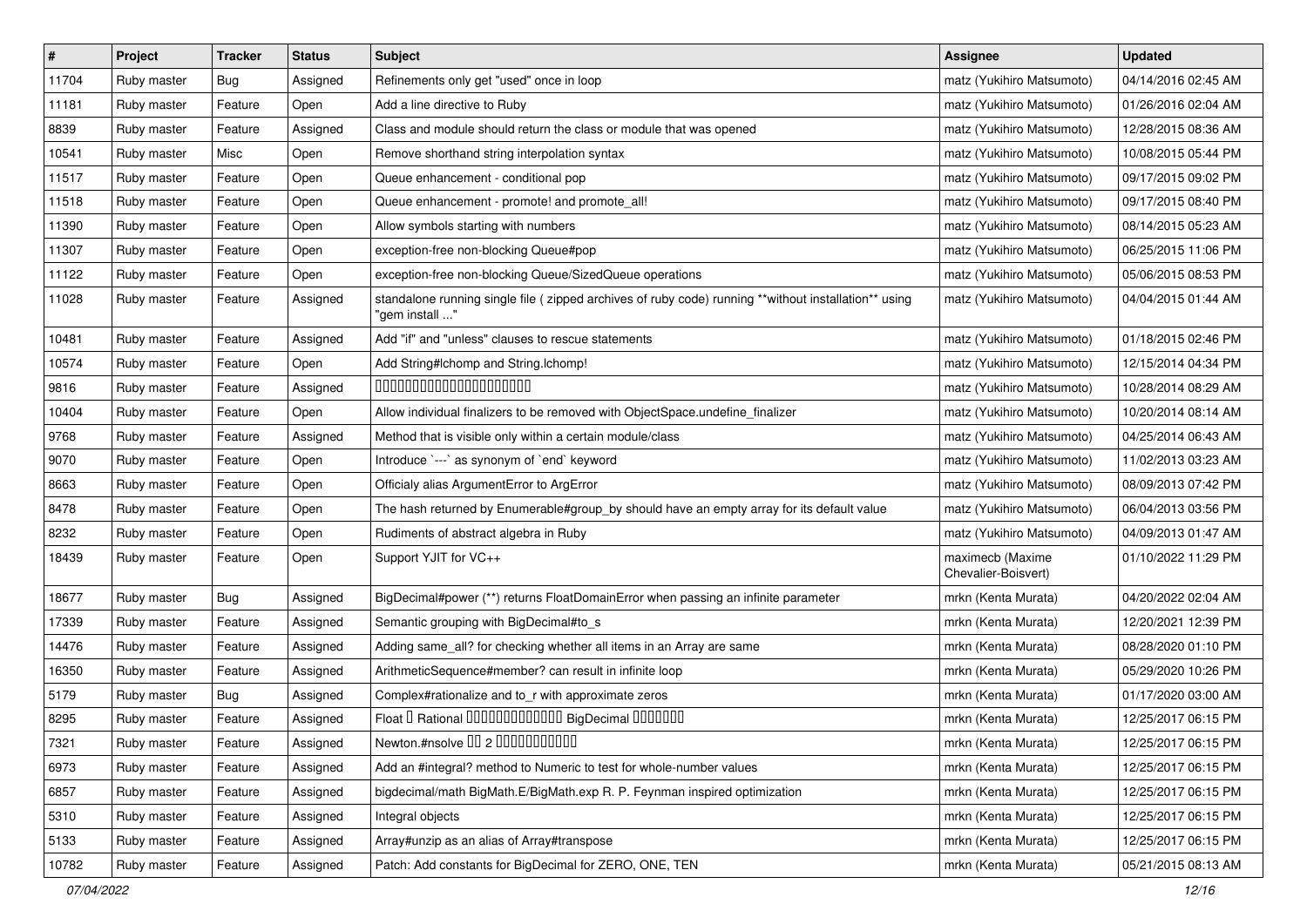| $\vert$ # | Project     | <b>Tracker</b> | <b>Status</b> | Subject                                                                                                                                | Assignee                | <b>Updated</b>      |
|-----------|-------------|----------------|---------------|----------------------------------------------------------------------------------------------------------------------------------------|-------------------------|---------------------|
| 5654      | Ruby master | Feature        | Assigned      | Introduce global lock to avoid concurrent require                                                                                      | nahi (Hiroshi Nakamura) | 12/25/2017 06:15 PM |
| 18371     | Ruby master | Misc           | Assigned      | Release branches (release information in general)                                                                                      | naruse (Yui NARUSE)     | 03/23/2022 10:32 PM |
| 17638     | Ruby master | Feature        | Assigned      | Support backtracing with the libbacktrace library                                                                                      | naruse (Yui NARUSE)     | 03/05/2021 03:40 PM |
| 17111     | Ruby master | Feature        | Assigned      | Improve performance of Net::HTTPHeader#set_form by 40%                                                                                 | naruse (Yui NARUSE)     | 08/10/2020 05:36 AM |
| 16559     | Ruby master | Feature        | Open          | Net::HTTP#request injects "Connection: close" header if #started? is false, wasting HTTP server<br>resources                           | naruse (Yui NARUSE)     | 05/28/2020 07:37 PM |
| 15931     | Ruby master | Feature        | Open          | encoding for CESU-8                                                                                                                    | naruse (Yui NARUSE)     | 12/20/2019 05:42 AM |
| 15940     | Ruby master | Feature        | Open          | Coerce symbols internal fstrings in UTF8 rather than ASCII to better share memory with string literals                                 | naruse (Yui NARUSE)     | 07/30/2019 04:17 AM |
| 5764      | Ruby master | Feature        | Assigned      | Net::HTTP should assume HTTP/0.9 on unexpected responses                                                                               | naruse (Yui NARUSE)     | 07/15/2019 05:06 PM |
| 11526     | Ruby master | Bug            | Assigned      | Streaming HTTP requests are not idempotent and should not be retried                                                                   | naruse (Yui NARUSE)     | 07/01/2019 09:16 PM |
| 15007     | Ruby master | Misc           | Open          | Let all Init_xxx and extension APIs frequently called from init code paths be considered cold                                          | naruse (Yui NARUSE)     | 12/06/2018 11:05 AM |
| 9020      | Ruby master | Feature        | Assigned      | Net::HTTPResponse predicate/query methods                                                                                              | naruse (Yui NARUSE)     | 12/25/2017 06:15 PM |
| 7892      | Ruby master | Bug            | Open          | MIME encoding bug of NKF.nkf                                                                                                           | naruse (Yui NARUSE)     | 12/25/2017 06:15 PM |
| 5461      | Ruby master | Feature        | Assigned      | Add pipelining to Net::HTTP                                                                                                            | naruse (Yui NARUSE)     | 12/25/2017 06:15 PM |
| 13221     | Ruby master | Feature        | Assigned      | [PATCH] gems/bundled_gems: add "curses" RubyGem                                                                                        | naruse (Yui NARUSE)     | 09/25/2017 06:32 PM |
| 6265      | Ruby master | Feature        | Assigned      | Remove 'useless' 'concatenation' syntax                                                                                                | naruse (Yui NARUSE)     | 08/10/2016 02:36 AM |
| 10628     | Ruby master | Misc           | Open          | Peformance of URI module                                                                                                               | naruse (Yui NARUSE)     | 12/26/2014 04:08 PM |
| 16978     | Ruby master | Feature        | Open          | Ruby should not use realpath for __FILE__                                                                                              | nobu (Nobuyoshi Nakada) | 04/01/2022 11:30 AM |
| 18623     | Ruby master | <b>Bug</b>     | Open          | `make runnable` does not work                                                                                                          | nobu (Nobuyoshi Nakada) | 03/16/2022 01:28 AM |
| 16497     | Ruby master | Bug            | Assigned      | StringIO#internal_encoding is broken (more severely in 2.7)                                                                            | nobu (Nobuyoshi Nakada) | 10/26/2021 04:31 PM |
| 12436     | Ruby master | Bug            | Assigned      | newline argument of File.open seems not respected on Windows                                                                           | nobu (Nobuyoshi Nakada) | 10/25/2021 09:07 AM |
| 10416     | Ruby master | Bug            | Open          | Create mechanism for updating of Unicode data files downstreams when we want                                                           | nobu (Nobuyoshi Nakada) | 10/08/2021 06:40 AM |
| 16836     | Ruby master | Bug            | Assigned      | configure-time LDFLAGS leak into ruby pkg-config file                                                                                  | nobu (Nobuyoshi Nakada) | 08/14/2021 09:10 AM |
| 15305     | Ruby master | Feature        | Open          | [PATCH] include/ruby/ruby.h (RB_ALLOCV*): remove GC guard                                                                              | nobu (Nobuyoshi Nakada) | 07/27/2021 11:39 AM |
| 17662     | Ruby master | Misc           | Assigned      | The heredoc pattern used in tests does not syntax highlight correctly in many editors                                                  | nobu (Nobuyoshi Nakada) | 06/30/2021 12:54 PM |
| 13298     | Ruby master | Bug            | Assigned      | mingw SEGV TestEnumerable#test_callcc                                                                                                  | nobu (Nobuyoshi Nakada) | 06/04/2021 03:41 AM |
| 8460      | Ruby master | Feature        | Assigned      | PATCH: optparse: add keep unknown option                                                                                               | nobu (Nobuyoshi Nakada) | 05/27/2021 10:07 PM |
| 9010      | Ruby master | <b>Bug</b>     | Assigned      | /configure --prefix= cannot handle directories with spaces                                                                             | nobu (Nobuyoshi Nakada) | 04/26/2021 10:38 PM |
| 7394      | Ruby master | Feature        | Assigned      | Enumerable#find ifnone parameter could be non-callable                                                                                 | nobu (Nobuyoshi Nakada) | 02/10/2021 09:32 AM |
| 17578     | Ruby master | Bug            | Assigned      | mkmf experimental C++ Support                                                                                                          | nobu (Nobuyoshi Nakada) | 01/27/2021 03:51 AM |
| 16291     | Ruby master | Feature        | Open          | Introduce support for resize in rb_ary_freeze and prefer internal use of rb_ary_freeze and<br>rb_str_freeze for String and Array types | nobu (Nobuyoshi Nakada) | 12/25/2020 02:43 AM |
| 8270      | Ruby master | Feature        | Open          | Ruby should build without thread support (aka minix)                                                                                   | nobu (Nobuyoshi Nakada) | 12/10/2020 08:53 AM |
| 7840      | Ruby master | <b>Bug</b>     | Open          | -Wdeclaration-after-statement is valid for C/ObjC but not for C++                                                                      | nobu (Nobuyoshi Nakada) | 06/02/2020 04:41 PM |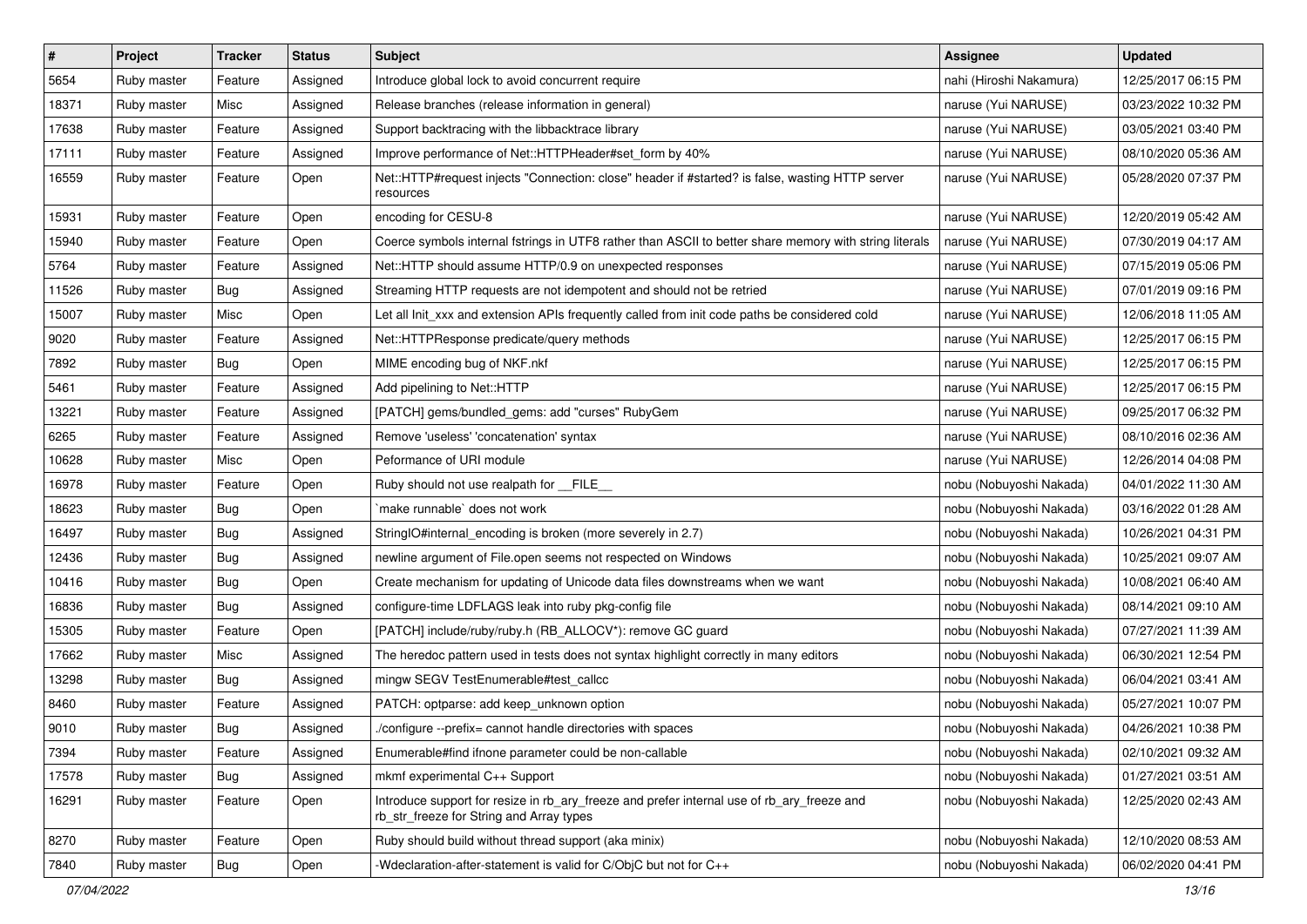| $\pmb{\#}$ | Project     | <b>Tracker</b> | <b>Status</b> | <b>Subject</b>                                                                       | <b>Assignee</b>          | <b>Updated</b>      |
|------------|-------------|----------------|---------------|--------------------------------------------------------------------------------------|--------------------------|---------------------|
| 16747      | Ruby master | Misc           | Assigned      | Repository reorganization request                                                    | nobu (Nobuyoshi Nakada)  | 05/22/2020 01:30 PM |
| 8299       | Ruby master | Bug            | Assigned      | Minor error in float parsing                                                         | nobu (Nobuyoshi Nakada)  | 12/30/2019 03:00 AM |
| 15806      | Ruby master | Misc           | Assigned      | Explicitly initialise encodings on init to remove branches on encoding lookup        | nobu (Nobuyoshi Nakada)  | 08/29/2019 04:29 AM |
| 16025      | Ruby master | Misc           | Assigned      | 'st_check_for_sizeof_st_index_t' declared as array with a negative size (emscripten) | nobu (Nobuyoshi Nakada)  | 07/30/2019 11:20 AM |
| 6012       | Ruby master | Feature        | Assigned      | Proc#source_location also return the column                                          | nobu (Nobuyoshi Nakada)  | 02/12/2019 07:49 AM |
| 14971      | Ruby master | Bug            | Open          | error: implicit declaration of function 'rb_vm_call0                                 | nobu (Nobuyoshi Nakada)  | 09/06/2018 03:53 AM |
| 14543      | Ruby master | Bug            | Assigned      | 'make commit' show error of 'common-srcs'                                            | nobu (Nobuyoshi Nakada)  | 06/02/2018 04:17 AM |
| 14692      | Ruby master | Misc           | Open          | Question: Ruby stdlib's Option Parser                                                | nobu (Nobuyoshi Nakada)  | 04/22/2018 05:53 AM |
| 7964       | Ruby master | <b>Bug</b>     | Assigned      | Writing an ASCII-8BIT String to a StringIO created from a UTF-8 String               | nobu (Nobuyoshi Nakada)  | 01/05/2018 09:00 PM |
| 6360       | Ruby master | Bug            | Assigned      | Debug information build even without requesting it                                   | nobu (Nobuyoshi Nakada)  | 01/05/2018 09:00 PM |
| 5317       | Ruby master | <b>Bug</b>     | Assigned      |                                                                                      | nobu (Nobuyoshi Nakada)  | 01/05/2018 09:00 PM |
| 9955       | Ruby master | Bug            | Assigned      | issue building dll on mingw, library not found                                       | nobu (Nobuyoshi Nakada)  | 01/05/2018 09:00 PM |
| 7745       | Ruby master | Feature        | Open          | lib/observer.rb: Observers are compared by identity                                  | nobu (Nobuyoshi Nakada)  | 12/25/2017 06:15 PM |
| 7532       | Ruby master | Feature        | Assigned      | Hardcoded compiler location                                                          | nobu (Nobuyoshi Nakada)  | 12/25/2017 06:15 PM |
| 4924       | Ruby master | Feature        | Assigned      | mkmf have_header fails with C++ headers                                              | nobu (Nobuyoshi Nakada)  | 12/25/2017 06:15 PM |
| 2324       | Ruby master | Feature        | Assigned      | Dir instance methods for relative path                                               | nobu (Nobuyoshi Nakada)  | 12/25/2017 05:58 PM |
| 13516      | Ruby master | Feature        | Assigned      | Improve the text of the circular require warning                                     | nobu (Nobuyoshi Nakada)  | 08/31/2017 05:49 AM |
| 13378      | Ruby master | Feature        | Open          | Eliminate 4 of 8 syscalls when requiring file by absolute path                       | nobu (Nobuyoshi Nakada)  | 06/16/2017 07:57 AM |
| 13577      | Ruby master | Feature        | Assigned      | Digest file accidentally receives File object but uses file path                     | nobu (Nobuyoshi Nakada)  | 05/20/2017 06:50 PM |
| 12725      | Ruby master | Bug            | Assigned      | Trying to use ./miniruby before it exists                                            | nobu (Nobuyoshi Nakada)  | 04/28/2017 01:45 PM |
| 12473      | Ruby master | Bug            | Assigned      | Test failure on fedora with TestTimeExtension#test_huge_precision                    | nobu (Nobuyoshi Nakada)  | 04/28/2017 01:45 PM |
| 13269      | Ruby master | <b>Bug</b>     | Assigned      | test/readline/test_readline.rb and mingw                                             | nobu (Nobuyoshi Nakada)  | 03/13/2017 08:56 AM |
| 12064      | Ruby master | Feature        | Open          | Make creation of enc/unicode/casefold.h automatic again                              | nobu (Nobuyoshi Nakada)  | 02/12/2016 06:13 AM |
| 11670      | Ruby master | Feature        | Open          | Show warning to make nested def obsolete                                             | nobu (Nobuyoshi Nakada)  | 11/09/2015 07:40 AM |
| 6769       | Ruby master | Feature        | Assigned      | rbinstall.rb: install both src and batch files separetely                            | nobu (Nobuyoshi Nakada)  | 10/30/2015 12:38 PM |
| 8959       | Ruby master | Feature        | Assigned      | Allow top level prepend                                                              | nobu (Nobuyoshi Nakada)  | 10/16/2013 03:22 AM |
| 8449       | Ruby master | Feature        | Open          | Array#ary_plus always returns an array                                               | nobu (Nobuyoshi Nakada)  | 06/02/2013 04:23 PM |
| 14901      | Ruby master | Feature        | Assigned      | [PATCH] do not block SIGCHLD in normal Ruby Threads                                  | normalperson (Eric Wong) | 07/19/2021 05:23 AM |
| 15072      | Ruby master | Bug            | Open          | thread.c:4356:5: error: implicit declaration of function 'ubf list atfork'           | normalperson (Eric Wong) | 09/20/2018 03:32 AM |
| 10328      | Ruby master | Feature        | Open          | [PATCH] make OPT_SUPPORT_JOKE a proper VM option                                     | normalperson (Eric Wong) | 01/05/2018 09:01 PM |
| 13721      | Ruby master | Feature        | Assigned      | [PATCH] net/imap: dedupe attr keys in Net::IMAP::FetchData                           | normalperson (Eric Wong) | 07/27/2017 09:51 AM |
| 11299      | Ruby master | Feature        | Open          | [PATCH] use Array instead of custom struct for generic ivars                         | normalperson (Eric Wong) | 06/24/2015 12:38 AM |
| 18727      | Ruby master | <b>Bug</b>     | Assigned      | Make failed on x86_64-cygwin (LoadError)                                             | peterzhu2118 (Peter Zhu) | 04/16/2022 05:15 AM |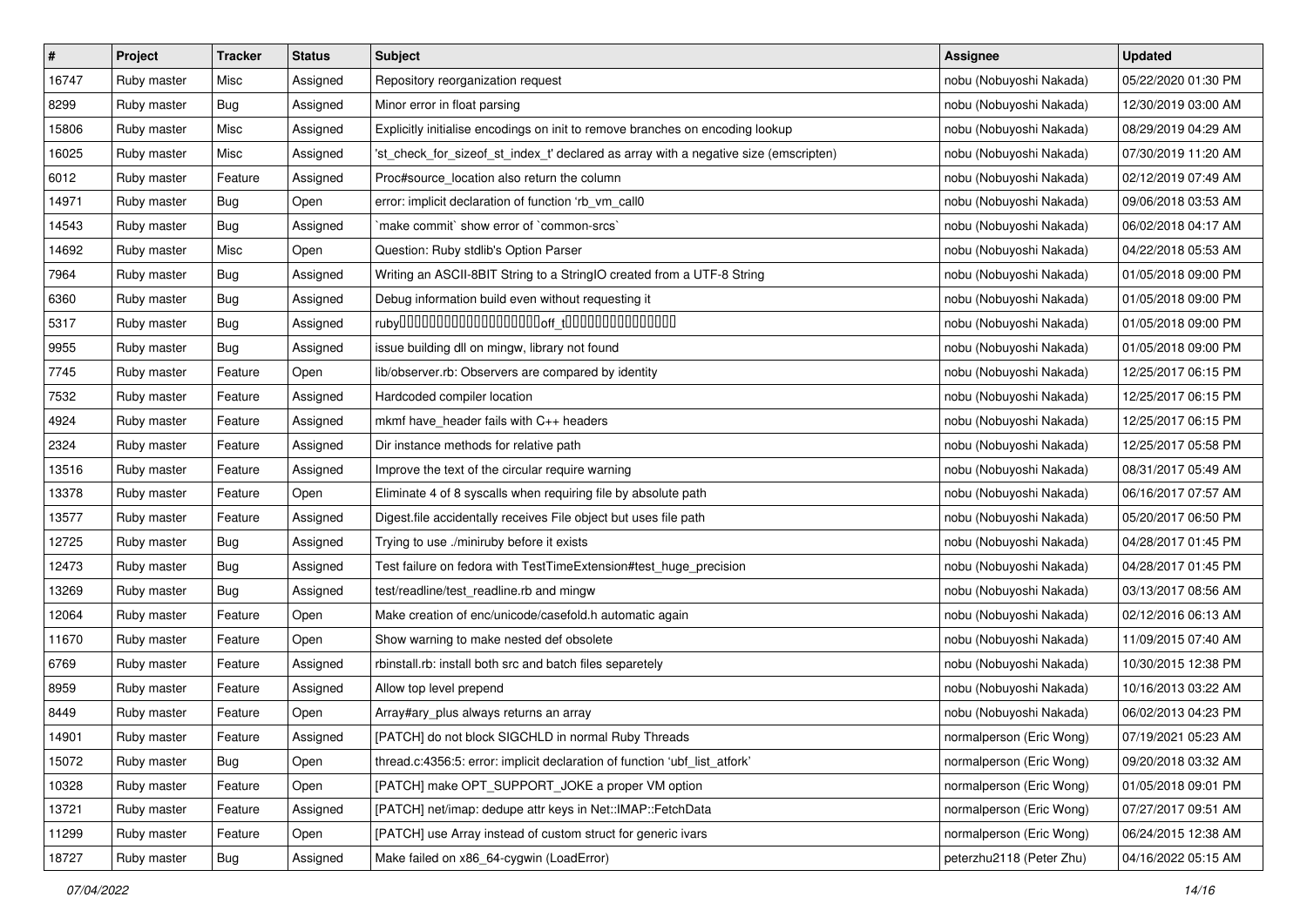| $\pmb{\#}$ | Project     | <b>Tracker</b> | <b>Status</b> | <b>Subject</b>                                                                | <b>Assignee</b>                       | <b>Updated</b>      |
|------------|-------------|----------------|---------------|-------------------------------------------------------------------------------|---------------------------------------|---------------------|
| 16805      | Ruby master | Misc           | Assigned      | Coroutine's license is unclear                                                | ReiOdaira (Rei Odaira)                | 07/01/2021 10:09 PM |
| 18658      | Ruby master | Bug            | Open          | Need openssl 3 support for Ubuntu 22.04 (Ruby 2.7.x and 3.0.x)                | rhenium (Kazuki Yamaguchi)            | 05/30/2022 08:06 PM |
| 8126       | Ruby master | Feature        | Assigned      | OpenSSL::SSL::SSLSocket does not define #recv and #send messages              | rhenium (Kazuki Yamaguchi)            | 08/08/2019 11:05 PM |
| 12354      | Ruby master | Feature        | Assigned      | PKey::EC Can't output public key pem when private key exists                  | rhenium (Kazuki Yamaguchi)            | 07/24/2019 10:57 PM |
| 12582      | Ruby master | Bug            | Assigned      | OpenSSL Authenticated Encryption should check for tag length                  | rhenium (Kazuki Yamaguchi)            | 04/28/2017 01:45 PM |
| 13864      | Ruby master | <b>Bug</b>     | Assigned      | Rinda multicast test failures due to missing default route                    | seki (Masatoshi Seki)                 | 08/17/2021 07:16 AM |
| 14412      | Ruby master | Feature        | Assigned      | DRb UNIX on local machine: add support for getpeereid()                       | seki (Masatoshi Seki)                 | 01/28/2018 12:51 PM |
| 5434       | Ruby master | Feature        | Assigned      | Allow per-class whitelisting of methods safe to expose through DRb            | seki (Masatoshi Seki)                 | 12/25/2017 06:15 PM |
| 12281      | Ruby master | Feature        | Assigned      | Allow lexically scoped use of refinements with `using {}` block syntax        | shugo (Shugo Maeda)                   | 06/13/2016 07:44 AM |
| 18726      | Ruby master | Misc           | Open          | CI Error on c99 and c2x                                                       | shyouhei (Shyouhei Urabe)             | 04/19/2022 09:05 AM |
| 17376      | Ruby master | Misc           | Assigned      | Reduce number of GitHub Actions                                               | shyouhei (Shyouhei Urabe)             | 12/10/2020 11:50 AM |
| 17289      | Ruby master | Bug            | Assigned      | Time#strftime occurs Segmentation Fault on ruby-2.7.2p137                     | shyouhei (Shyouhei Urabe)             | 11/05/2020 07:57 AM |
| 6682       | Ruby master | Feature        | Assigned      | Add a method to return an instance attached by a singleton class              | shyouhei (Shyouhei Urabe)             | 12/25/2017 06:15 PM |
| 9115       | Ruby master | Bug            | Assigned      | Logger traps all exceptions; breaks Timeout                                   | sonots (Naotoshi Seo)                 | 08/20/2019 12:47 PM |
| 11955      | Ruby master | Feature        | Assigned      | Expose Object that Receives logs in Logger                                    | sonots (Naotoshi Seo)                 | 11/09/2017 11:35 AM |
| 13622      | Ruby master | Misc           | Assigned      | Documentation missing                                                         | stomar (Marcus Stollsteimer)          | 06/03/2017 07:27 AM |
| 5334       | Ruby master | Bug            | Assigned      | Segmentation fault in InternetExplorer IServiceProvider interface             | suke (Masaki Suketa)                  | 12/30/2019 03:00 AM |
| 15239      | Ruby master | Feature        | Assigned      | [patch] test-spec win32ole                                                    | suke (Masaki Suketa)                  | 12/29/2019 01:04 PM |
| 6613       | Ruby master | Feature        | Assigned      | VT_RECORD, IRecordInfo Support in WIN32OLE                                    | suke (Masaki Suketa)                  | 12/25/2017 06:15 PM |
| 9590       | Ruby master | Feature        | Open          | introduce st_foreach_update and st_foreach_update_check for performance.      | tarui (Masaya Tarui)                  | 01/05/2018 09:00 PM |
| 7788       | Ruby master | Feature        | Open          | YAML Tag Schema Support                                                       | tenderlovemaking (Aaron<br>Patterson) | 12/25/2017 06:15 PM |
| 7488       | Ruby master | Feature        | Assigned      | Receiving object_id in object creation probes                                 | tenderlovemaking (Aaron<br>Patterson) | 12/25/2017 06:15 PM |
| 7518       | Ruby master | Feature        | Assigned      | Fiddle::Pointer#to_str and Fiddle::Pointer#to_int should be removed           | tenderlovemaking (Aaron<br>Patterson) | 08/15/2013 04:56 AM |
| 10038      | Ruby master | Feature        | Assigned      | Extend ObjectSpace.dump to expose buffer addresses for String and Array       | tmm1 (Aman Karmani)                   | 01/05/2018 09:01 PM |
| 11599      | Ruby master | Feature        | Open          | Dump entries of hash in ObjectSpace                                           | tmm1 (Aman Karmani)                   | 11/24/2015 05:52 PM |
| 11292      | Ruby master | Feature        | Open          | objspace: Dump type of special consts                                         | tmm1 (Aman Karmani)                   | 06/22/2015 04:22 AM |
| 12653      | Ruby master | Feature        | Assigned      | Use wide WinAPI for rb_w32_getcwd                                             | usa (Usaku NAKAMURA)                  | 09/12/2016 06:35 AM |
| 11142      | Ruby master | Bug            | Open          | Command line argument parser on windows handles double quotes inconsistently. | usa (Usaku NAKAMURA)                  | 05/12/2015 04:09 PM |
| 15166      | Ruby master | Feature        | Assigned      | 2.5 times faster implementation than current gcd implmentation                | watson1978 (Shizuo Fujita)            | 04/26/2019 09:12 PM |
| 4831       | Ruby master | Feature        | Assigned      | Integer#prime factors                                                         | yugui (Yuki Sonoda)                   | 01/23/2018 08:09 AM |
| 14844      | Ruby master | Feature        | Open          | Future of RubyVM::AST?                                                        | yui-knk (Kaneko Yuichiro)             | 08/31/2020 08:22 AM |